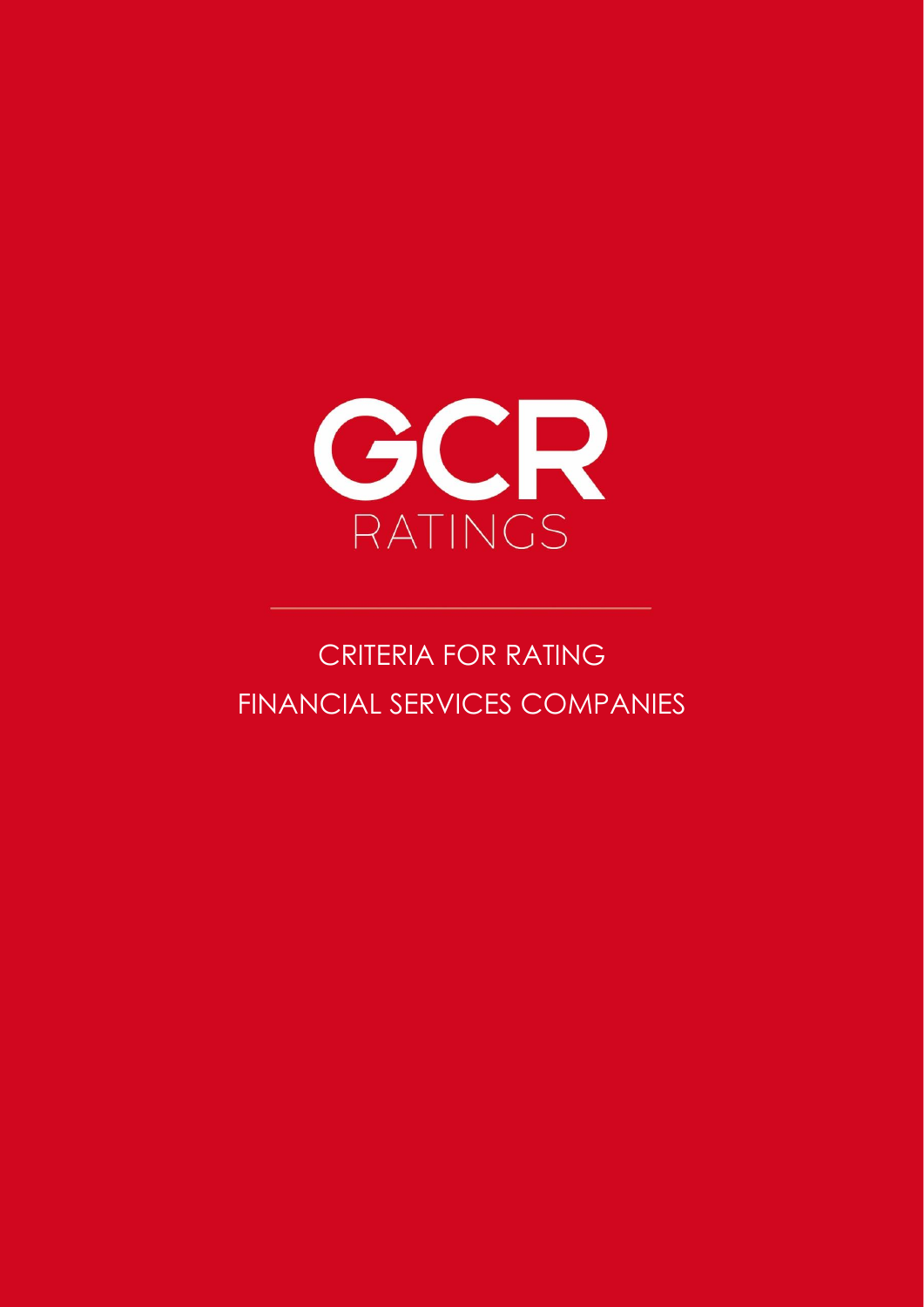### **Table of Contents**

<span id="page-1-0"></span>

| Component 3, Factor A2: Capital Structure Adjustments to Cash Flow / Leverage 9 |  |
|---------------------------------------------------------------------------------|--|
|                                                                                 |  |
|                                                                                 |  |
|                                                                                 |  |
|                                                                                 |  |
|                                                                                 |  |
|                                                                                 |  |
|                                                                                 |  |
|                                                                                 |  |
|                                                                                 |  |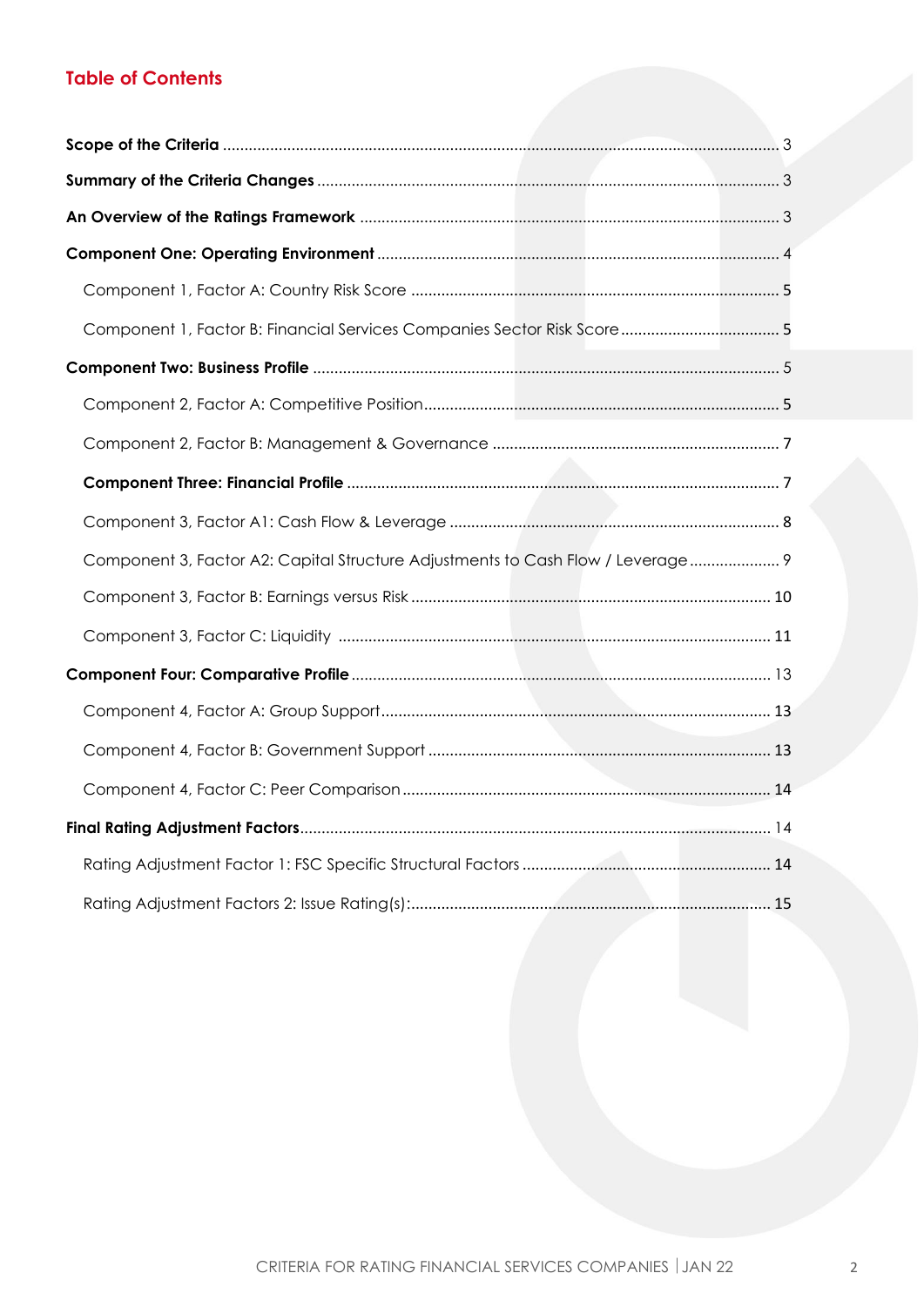### **Scope of the Criteria**

- 1. The criteria titled '*Criteria for Rating Financial Services Companies*', ('FSC Criteria') applies to a wide array of financial institutions where asset and capital adequacy risks are not the primary analytical considerations. The structure of FSC balance sheets, particularly on the asset side, can vary significantly. Some may look 'bank-like', but the short term and high margin loan book exposes the entity more to cash flow risks than credit risks. Other FSCs may buy loan books and pursue them as annuity incomes, or financial infrastructure roles and be exposed to other non-financial risks. The common thread is that debt leverage, cash flow management, and operating margins are typically the most important indictors of creditworthiness.
- 2. For leasing companies, GCR will typically analyse operating lease companies (where the asset is recognised by the lessor) under the FSC criteria, whilst financial leasing (where the asset is transferred to the lessee will be analyzed using the *Criteria for Rating Financial Institutions.* GCR expects (but not exclusively) debt purchasers, the majority of microfinance lenders, payday lenders and financial infrastructure companies to typically be analysed under the FSC criteria. Banks, bank-like financial institutions, and funds are not in scope. We have included the analysis of wealth and asset managers as a separate criteria (see Appendix to Criteria for Rating Financial Services Companies: Asset Management Issuer Credit Ratings).

### <span id="page-2-0"></span>**Summary of the Criteria Changes**

3. There are no major changes to the document, since the last criteria published in May 2019, however small editorial changes have been made alongside clarity in the leverage and liquidity sections.

### <span id="page-2-1"></span>**An Overview of the Ratings Framework**

- 4. In order to improve the comparability and transparency of the ratings, GCR have adopted a framework (see below) with publicly available scoring for the major rating components. The goal is to allow each stakeholder (issuer, investor, regulator, counterparty etc.) to know in detail, each of the major rating drivers and ultimately what factors may change the ratings in the future.
- 5. To achieve this, GCR has adopted four major rating components (operating environment, business profile, financial profile, and comparative profile), which are all broken down into two or three major factors and sub-factors, with a publicly disclosed positive or negative score assigned to each. The summation of the scores determines the GCR Risk Score, which is translated, using the GCR Anchor Credit Evaluator into the Anchor Credit Evaluation (ACE), and then using final rating adjustment factors into issue(r) credit ratings. It is important to note that there are no fixed weightings for the components, factors, or sub-factors.
- 6. To fully understand the following criteria, we recommend that it is read in conjunction with the '*GCR Ratings Framework'*, which will provide a more detailed view on Country Risk, Group Classification and Support and Management and Governance. The GCR *Rating Scales, Symbols & Definitions, and the Anchor Credit*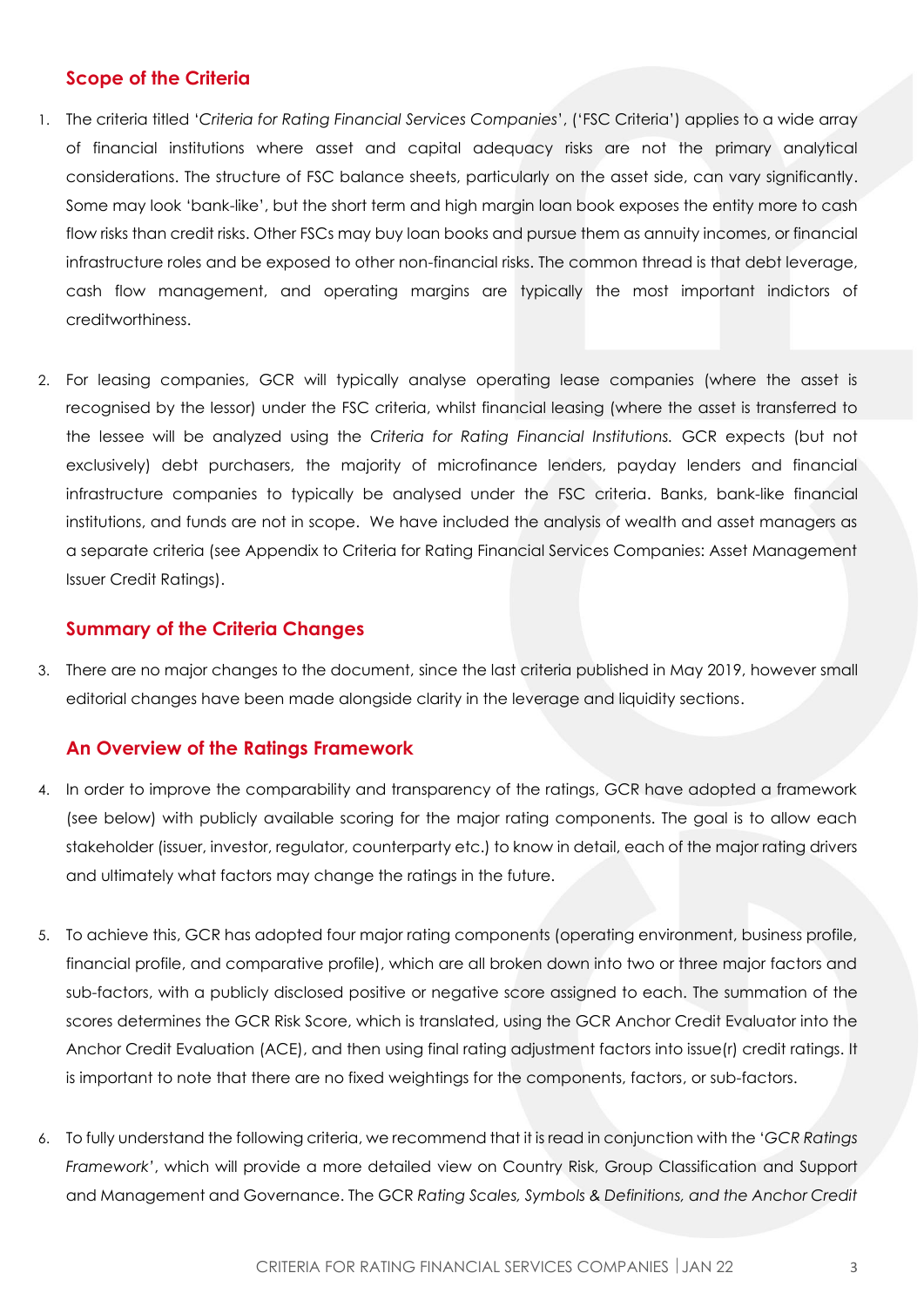*Evaluator*, will translate the GCR Risk Score into the international and national scale ratings. All referenced documents are published on the [GCR Website.](https://gcrratings.com/criteria/)

7. The way the key rating concepts interact with each other and result in an issue(r) credit rating is best illustrated in Figure 1, below.



\*There are no fixed weightings to the components or factors above.

#### <span id="page-3-0"></span>**Component 1: Operating Environment**

- 8. The core of the GCR ratings framework is based on our opinion that an entity's operating environment frames its creditworthiness. As a result, the operating environment analysis anchors the underlying risk score in the GCR rating methodology. In essence, GCR combine elements of the country and sectoral analysis, weighted across countries when appropriate for entities operating across multiple jurisdictions, to anchor the FSC to its current operating conditions.
- 9. Whilst the direct link or exposure to country risk may not be as obvious for financial services companies as it is for banks (for example), GCR still believes household wealth and the political/business environment are

*essential* considerations for determining creditworthiness. Even though FSCs often operate within a financial service niche, FSCs are still exposed to the credit environment, regulatory requirements, behavior of local banks and the funding dynamics within any given geography.

|  |  |  |  |  | 0 to 30: 30 BEST |  |  |  |  | ---------------------- |  |
|--|--|--|--|--|------------------|--|--|--|--|------------------------|--|
|  |  |  |  |  |                  |  |  |  |  |                        |  |

#### **Operating Environment**

Factor A: Country Risk (0 to 15)

- GDP Per Capita
- World Bank Governance Indicators
- WEF

Factor B: Sector Risk (0 to 15)

- Asset Risk & Diversification
- Regulation, Governance &
- Policy Certainty
- Sector Structure Sector Funding

NBFI Adjustment Factors (-3 to 0)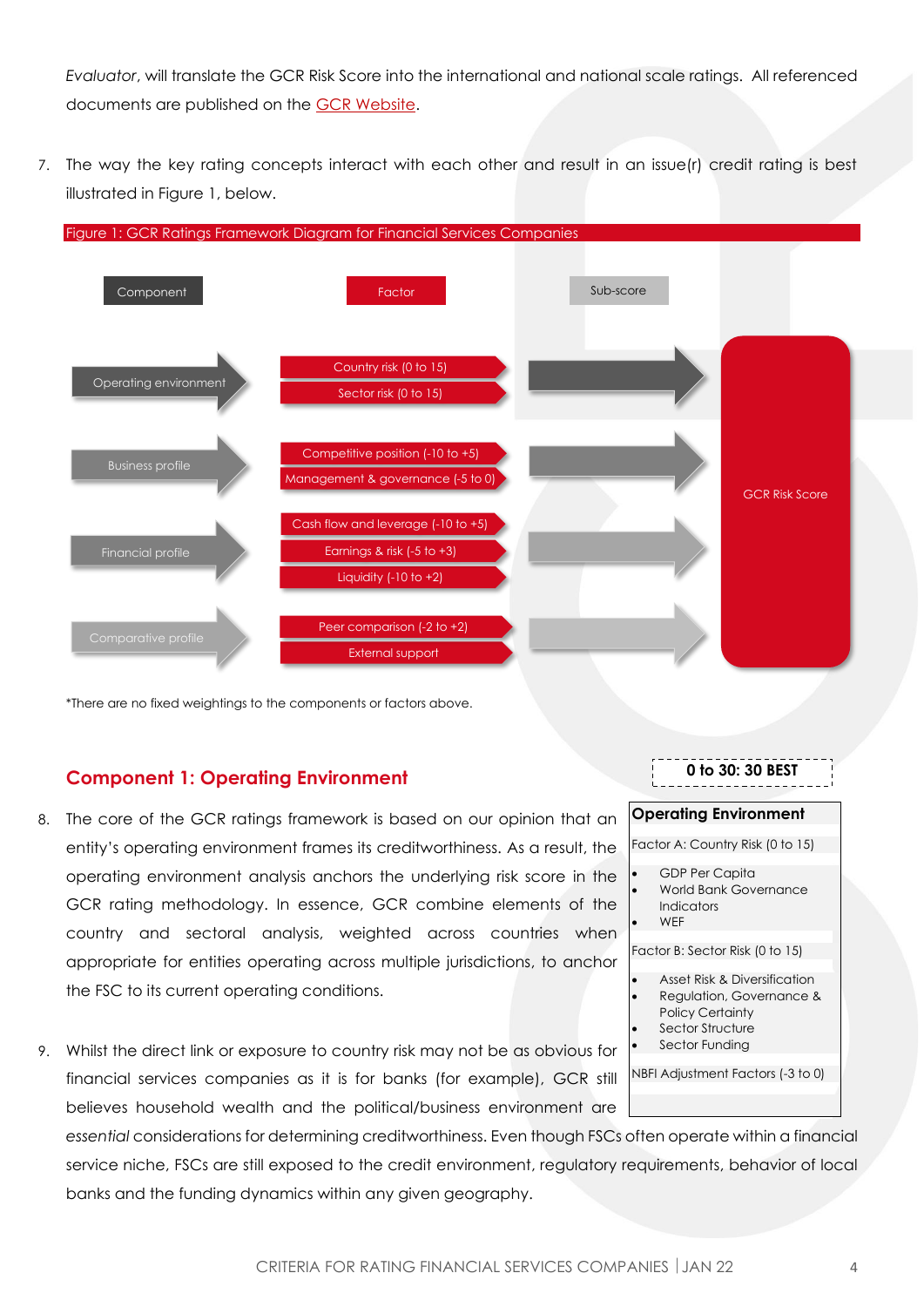### <span id="page-4-0"></span>Component 1, Factor A: Country Risk Score

10. Scored on a 0 (weakest) to 15 (best) scale. GCR scores the weighted average of total assets or EBIT(DA) by geography, in line with the *'Country Risk Score'* methodology as highlighted in the '*GCR Ratings Framework'.* See the global country risk criteria published [here.](http://gcrratings.com/criteria)

### <span id="page-4-1"></span>Component 1, Factor B: Financial Services Companies Sector Risk Score

11. This factor is scored on a 0 (worst risk) to 15 (best risk) scale. The FSC Sector risk score relies heavily upon the Financial Institutions Sector risk score, (see *Criteria for Rating Financial Institutions)* because a bank and an FSC operating in the same country will typically be exposed to similar risks. However, FSCs may operate with specific structural disadvantages or could be exposed to greater risks or competitive pressures than banks operating in the same market.

- 12. As a result, when scoring FSC sector risk, GCR starts at the same point of a bank operating in the same country and then typically makes negative adjustments (maximum of 3) if any of the following exist:
	- I. There is less prudential regulatory oversight for the FSC than a commercial bank operating in the same country and/or the FSC has no access to the Central Bank funding mechanisms,
	- II. The FSC is exposed to higher market conduct scrutiny or potentially more sensitive to regulatory or legislative changes than commercial banks,
- III. Domestic capital markets are underdeveloped, which forces FSCs to rely on bank funding,
- IV. Barriers to entry are low
- 13. Conversely, GCR may reduce/negate a negative adjustment if the industry of the FSC is prudentially regulated or it has a protected or critical market infrastructure role or if the bank sector assessment score is already very low.

### <span id="page-4-2"></span>**Component 2: Business Profile**

14. The business profile assessment is based on a series of qualitative factors meant to assess the robustness of a FSC's business model versus peers. This includes examining the entity's diversity, control of its niche and distribution, alongside the complexity of its operations and the quality of management/governance.

### <span id="page-4-3"></span>Component 2, Factor A: Competitive Position

Competitive position is the first entity specific score. It is based on a scale from 'lowest' (-10) to 'highest' (+5), using the four (4) subfactors below. No single factor below is meant to be more important than the other, rather competitive position is an overall assessment reflecting our opinion of the FSCs expected

<u>--------------</u> **-15 to +5: +5 BEST**

**-10 to +5: +5 BEST**

#### **Business Profile**

#### **Competitive Position (-10 to +5)**

- Competitive Advantage • Business line, product, and geographic diversification
- **Distribution**

**Management & Governance (-5 to 0)**

## **0 to 15: 15 BEST**

**0 to 15: 15 BEST**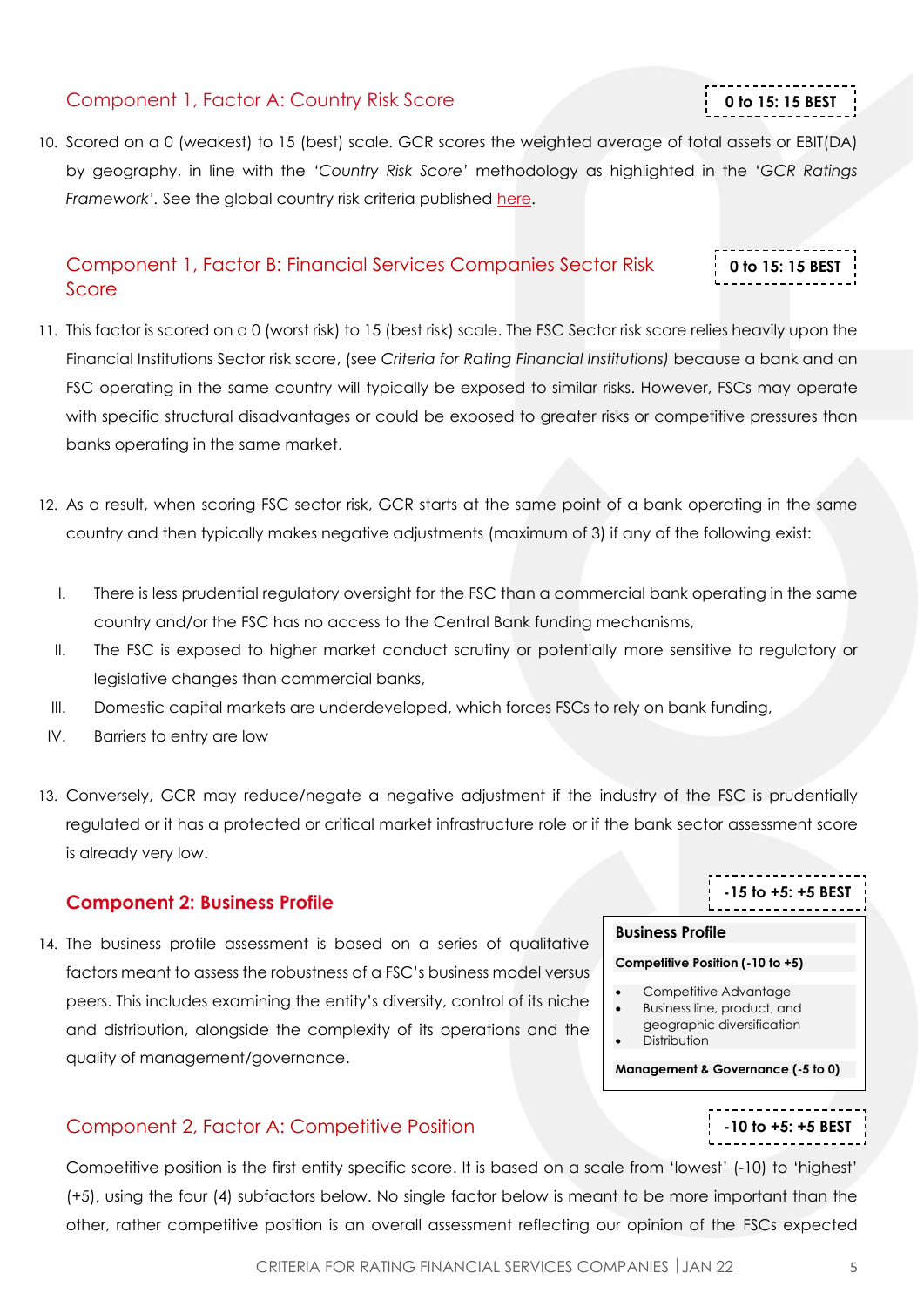business stability, versus global and domestic peers, through economic cycles or through periods of increased competition. The score is benchmarked to peers in a similar operating niche and in the same domestic financial system.

- 15. The four subfactors to competitive position include, but are not restricted to, the following considerations:
	- I. **Competitive Advantage:** In order to have a tangible positive competitive advantage, GCR believes that FSCs must operate within defendable niches (such as having a defined government or sector role), or in a business line(s) with high barriers to entry, or they must demonstrate a distinct and sustainable technical or technological advantage(s). FSCs that compete directly with banks or other elements of the financial services industry may also have brand, marketing, or cost advantages but GCR typically view these as less sustainable. Limited ability to set and defend prices of its core products may also be viewed negatively. Furthermore, elements of additional regulatory or legislative risks, which are threatening business stability, may be a deciding negative factor. Only entities with a global presence or operate as an arm of the domestic government with a key policy role, will typically be accorded the highest scores.
	- II. **Business line, customer, and geographic diversification:** This assessment evaluates a FSC's revenue sensitivity to stress from a single business line, customer, or geography. Although GCR generally view diversification as a strength relative to concentration, expansion into new business areas or geographies could bring about additional risk. To achieve a score above 3, regardless of other competitive strengths, the entity should have strong geographic and product diversification, to a point where no one sovereign jurisdiction or business line contributes more than 33% of EBITDA.
	- III. **Distribution Network:** GCR examines the stability, control and diversification of the entity's distribution channels. Positive elements may include entity owned and controlled systems or networks, which operate at low cost and high efficiency. Negative elements could include (but not exclusively) a reliance on agents or other 3rd parties without very strong controls and long-term stable arrangements, a small or concentrated network, or a high degree of price sensitivity.
	- IV. GCR may make adjustments for any **Environmental, Social or Governance** risks facing the entity. When analyzing a Microfinance institution which has stated developmental goals that could be important to the stability of the funders, GCR will access the progress made against its pledged mandate.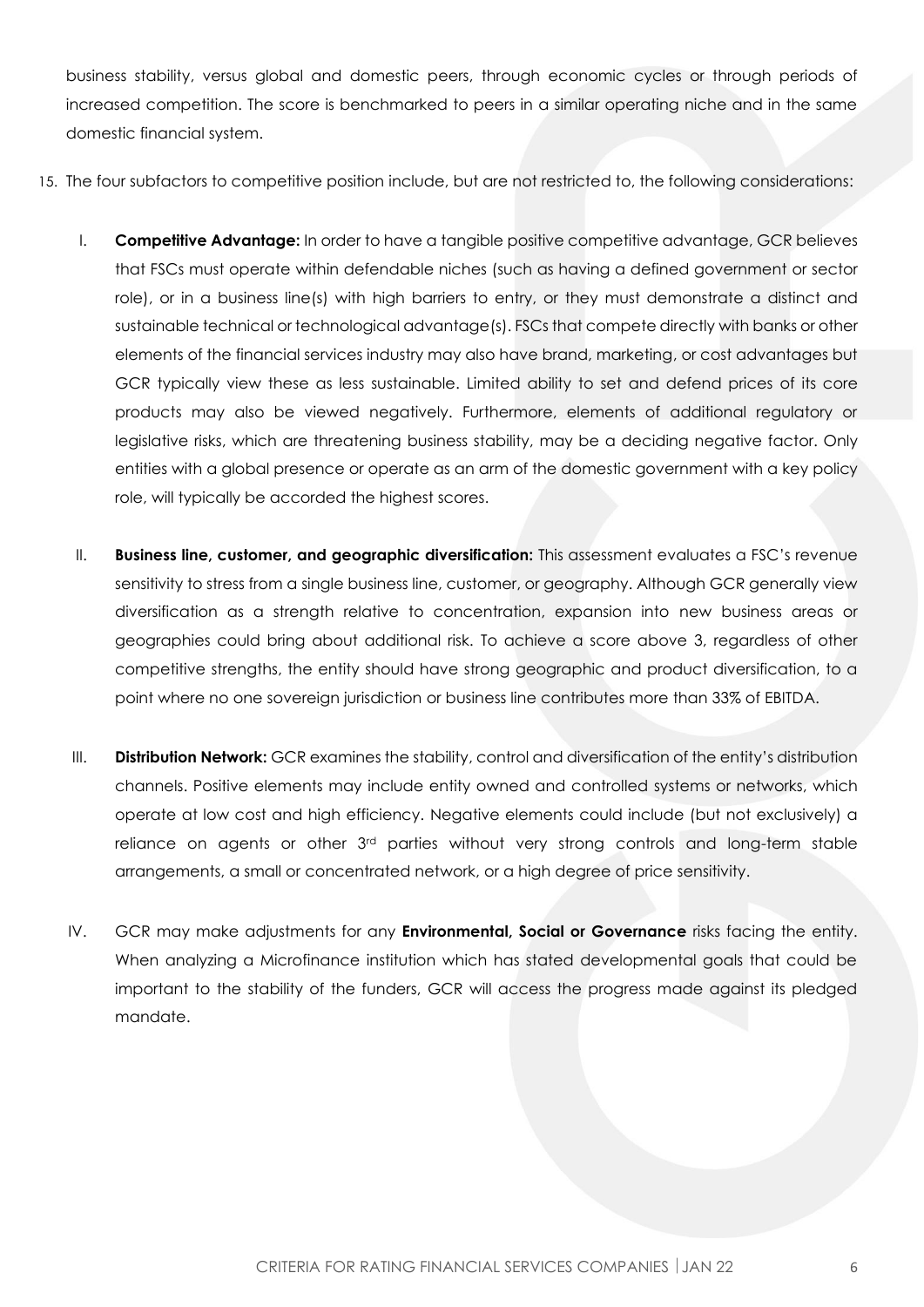| Table 1: Competitive position |               |                                                                                                |  |  |  |
|-------------------------------|---------------|------------------------------------------------------------------------------------------------|--|--|--|
| Assessment                    | Score         | Competitive Profile (typical characteristics*)                                                 |  |  |  |
|                               |               | Alongside the strengths of the 'high' assessment, the entity should also be a globally diverse |  |  |  |
| Highest                       | 4,5           | FSC with an exceptionally strong market position within its business lines. There should       |  |  |  |
|                               |               | typically be no single product or market accounting for more than 33% of EBITDA.               |  |  |  |
|                               |               | Strong within its given niche, with distinct competitive advantages, often out competing       |  |  |  |
|                               |               | domestic banks within its given product line and with control over its own distribution        |  |  |  |
| High                          | 2,3           | channels. Typically, a high barrier to entry business. Should also have some business line     |  |  |  |
|                               |               | diversification and geographic diversity or operate as a government arm with a protected       |  |  |  |
|                               |               | role. No key regulatory or legislative risks.                                                  |  |  |  |
|                               |               | Good market share and control within its given niche or some diversification of business line, |  |  |  |
| Intermediate                  | $1, 0, -1$    | which protects the company from competition. Control over distribution.                        |  |  |  |
|                               |               | Small niche, often using price as its key competitive advantage. Limited control over or       |  |  |  |
| Low                           | $-2, -3, -4$  | scope of distribution of its key products. No real diversification benefits.                   |  |  |  |
|                               |               | Significantly smaller entity within a fragmented and competitive market. Entity maybe very     |  |  |  |
| Lowest                        | $-5$ to $-10$ | concentrated in terms of customer, product, or location. The lowest scores will typically be   |  |  |  |
|                               |               | associated with long term weak earnings and/or failed or close to failing.                     |  |  |  |

*\*The above highlights typical characteristics of a highest, high, intermediate, low, and lowest assessments. It is likely that an entity has one or more characteristics. GCR allows analytical decision making to decide what the most pertinent factors for each rated entity are. However, to achieve a stronger score, the entity is likely to have a number of cumulative strengths. Conversely, any one risk can bring the score down to the lowest levels.* 

### <span id="page-6-0"></span>Component 2, Factor B: Management and Governance

16. The FSC criteria has adopted the universal GCR Management and Governance criteria, for more information on how this score is derived please click [here.](https://globalratings.net/news/article/gcr-requests-public-comment-on-draft-ratings-framework-criteria-and-draft-r)

### <span id="page-6-1"></span>**Component 3: Financial Profile**

- 17. Under the FSC criteria, GCR uses 'corporate like' analytical approaches to assess the financial profile, because the greater risk to such entities is the creation and maintenance of stable cash flows to support liquidity and debt serviceability, rather than the control of key regulatory driven capital and liquidity measures.
- 18. GCR assesses three subfactors, using a mixture of quantitative benchmarks that lead to qualitative assessments. Firstly, GCR looks at cash flow versus leverage, with adjustments made for nuances within the capital structure. Secondly, GCR analyses the quantity and quality of earnings, adjusting for any risks derived from the credit, market, or operational risks. Finally, GCR conducts a liquidity assessment to create the final score.

**-25 to +10: +10 BEST**-----------------

**-5 to 0: 0 BEST**

#### **Financial Profile**

#### **Cash Flow & Leverage (-10 to +5)**

- Cash Flow & Leverage
- Capital Structure

#### **Earnings v Risk (-5 to +3)**

- Revenue Strength & Stability
- Risks

#### **Liquidity (-10 to +2)**

- Funding breakdown & stability
- **Liquidity**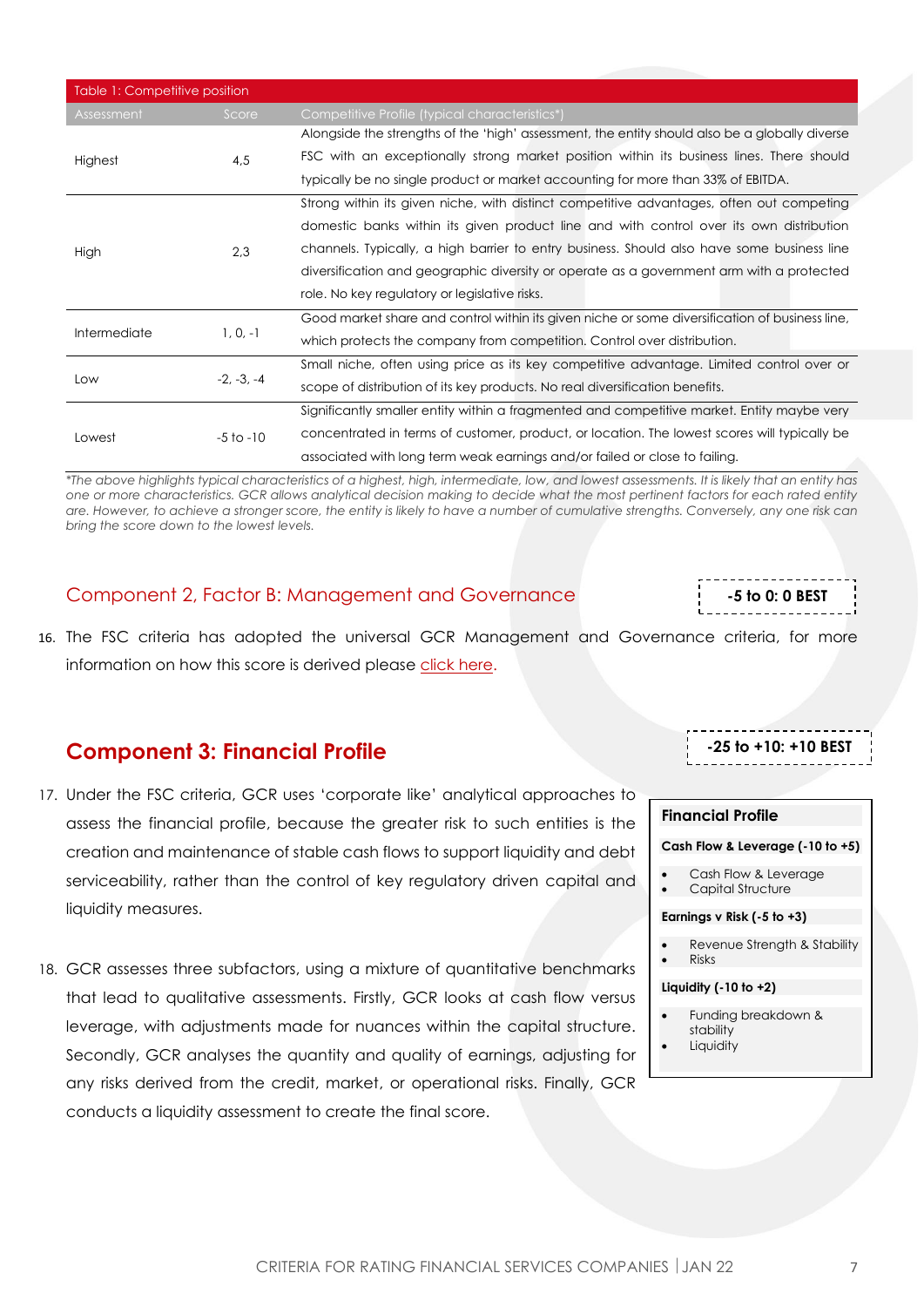### <span id="page-7-0"></span>Component 3, Factor A1: Cash Flow and Leverage

- **-10 to +5: +5 BEST**
- 19. The preferred indicator for the financial risk of an FSC, that cannot rely on the rapid sale of assets for liquidity, is the analysis of its cash flow generation versus cash obligations. A company's ability to generate cash fundamentally changes its debt sustainability and the ability to reinvest in its operations and growth.

Typically, GCRs cash flow analysis begins with analysing the capability of an FSC is to pay back debt using the cash flow from core operations (table 2). For this measure, GCR principally uses the net debt to EBITDA or funds from operations ("FFO") to net debt ratio. To complement the principal payback ratios, GCR also looks at key debt service coverage ratios, to ascertain the ability of the rated entity to service its debt obligations. This will typically be the EBITDA to net interest ratio.

- 20. For entities that might be exposed to large working capital changes (if sales intensive or a seasonal business) or reliant on periods of significant capital expenditure (purchasing equipment for lease for example), GCR may choose to substitute the free operating cash flow ("FOCF") to net debt ratio for the FFO to net debt ratio, and the FFO plus interest to cash interest for this EBITDA to net interest ratio.
- 21. The scoring need not be an exact average of the three elements, but rather focus on the most important element and make adjustments for the other two. The weighting of which is at the discretion of the analyst. GCR may also adjust for discretionary cash flow (cash flows net of discretionary distributions) if there appears to be a steady stream of cash leaving the business through dividends or other payments.
- 22. If cash flow or leverage are very low or negative, GCR can adjust the starting point down to the bottom of the lowest levels. The score will ultimately be based on GCR's two-year forward expectations.

| Table 2: Cash flow and leverage |               |              |                                                      |         |                                             |                                 |  |
|---------------------------------|---------------|--------------|------------------------------------------------------|---------|---------------------------------------------|---------------------------------|--|
|                                 |               |              | <b>GCR Principal Cash Flow &amp; Leverage Ratios</b> |         | <i><b>Alternative</b></i><br>service ratiol | (Alternative<br>leverage ratio) |  |
|                                 |               | Net Debt/    | EBITDA/net                                           |         | FFO/ Cash                                   |                                 |  |
| Assessment                      | Score         | EBITDA (%)   | FFO/Debt (%)<br><b>Interest</b>                      |         | Interest $(%)$                              | FOCF/Debt (%)                   |  |
|                                 |               |              | expense(x)                                           |         |                                             |                                 |  |
| Highest                         | 4,5           | $\langle$ 1x | >15x                                                 | $>60\%$ | 12x                                         | $>40\%$                         |  |
| High                            | 2, 3          | $1x-2x$      | $10x-15x$                                            | 45%-60% | $9x-12x$                                    | 30%-40%                         |  |
| Intermediate                    | $1, 0, -1$    | $2x-3x$      | $5x-10x$                                             | 25%-45% | $3x-9x$                                     | 15% - 30%                       |  |
| Low                             | $-2. -3$      | $3x-5x$      | $2x-5x$                                              | 15%-25% | $1.5x - 3x$                                 | 7.5%-15%                        |  |
| Lowest                          | $-4$ to $-10$ | >5x          | <2x                                                  | <15%    | $<$ 1.5 $\times$                            | $27.5\%$                        |  |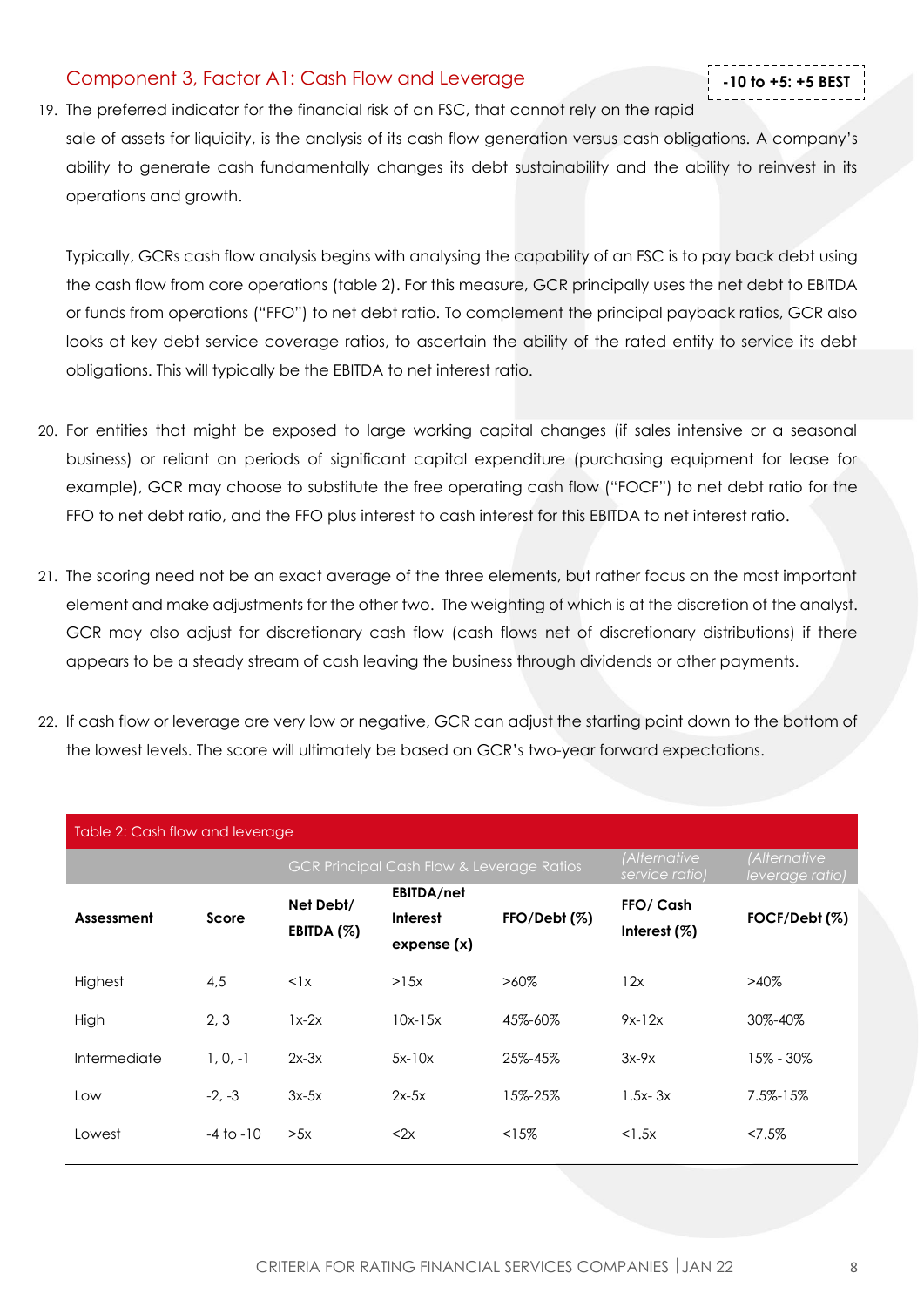### <span id="page-8-0"></span>Component 3, Factor A2: Capital Structure Adjustments to Cash Flow/Leverage

- 23. GCR may make adjustments (up to +5 or down to -10 level) to the initial Cash Flow/Leverage Assessment score, in the following cases:
	- I. (**Negative**) Regulatory risk: Although unusual, FSCs can be prudentially regulated and therefore required to comply with minim capital adequacy/leverage standards. Failure to adhere to this regulation may increase the risk of some form of regulatory intervention, significantly reducing its financial flexibility, impairing market confidence in the FSC. As the risk of regulatory intervention increases the score will be typically be lowered.
	- II. (**Negative**) If there is negative tangible equity (equity minus intangibles) or the nominal size of equity is low, below USD20m, the FSC could be more vulnerable to a single event/stress loss, even if the ratios are relatively strong. GCR may choose to cap the leverage score within the intermediate category or lower the score by up to two. However, this is a qualitative analytical judgement and will consider the diversity of business and quality of management.
	- III. (**Negative**) Currency risks arise when entities borrow in a currency different to that of its revenues. This mismatched position can materially change the leverage position of the entity (in the event of currency movement) if the company has not put a financial or natural hedge in place or cannot pass the costs through to its customers. Typically, we would view foreign currency debt negatively if it comprised more than 30% of total debt. However, the degree of negative adjustment will depend on the amount of leverage and the foreign currency exposure/volatility.
	- IV. (**Negative**) If debt is concentrated, GCR can make a negative adjustment(s). Broadly, GCR views funding to be overly concentrated when it predominantly comes from one source, i.e., if it is almost entirely funded by the banking sector, or if one counterparty contributes more than 33% of funds. However, this would depend on the sophistication of the local fixed income markets and access to international markets.
	- V. (**Negative**) GCR may also adjust in maturity profile of the capital structure represents additional risk. For example, GCR may make an adjustment if there are material refinancing risks at any stage or if the weighted-average-maturity of funds is under two years.
	- VI. (**Negative**) If debt is growing quickly, possibly due to the rapid capital expenditure needs, GCR can bring down the initial leverage score depending on the nature of the growth.
- VII. (**Negative**) If the quality of equity is potentially threatened by options held by the shareholder to force repayment, or if there are any other debt-like characteristics we can adjust the score negatively. If GCR expects significant dividend payouts, or share buybacks, either from over leveraged and/or aggressive shareholders, we may make a negative adjustment to the initial score.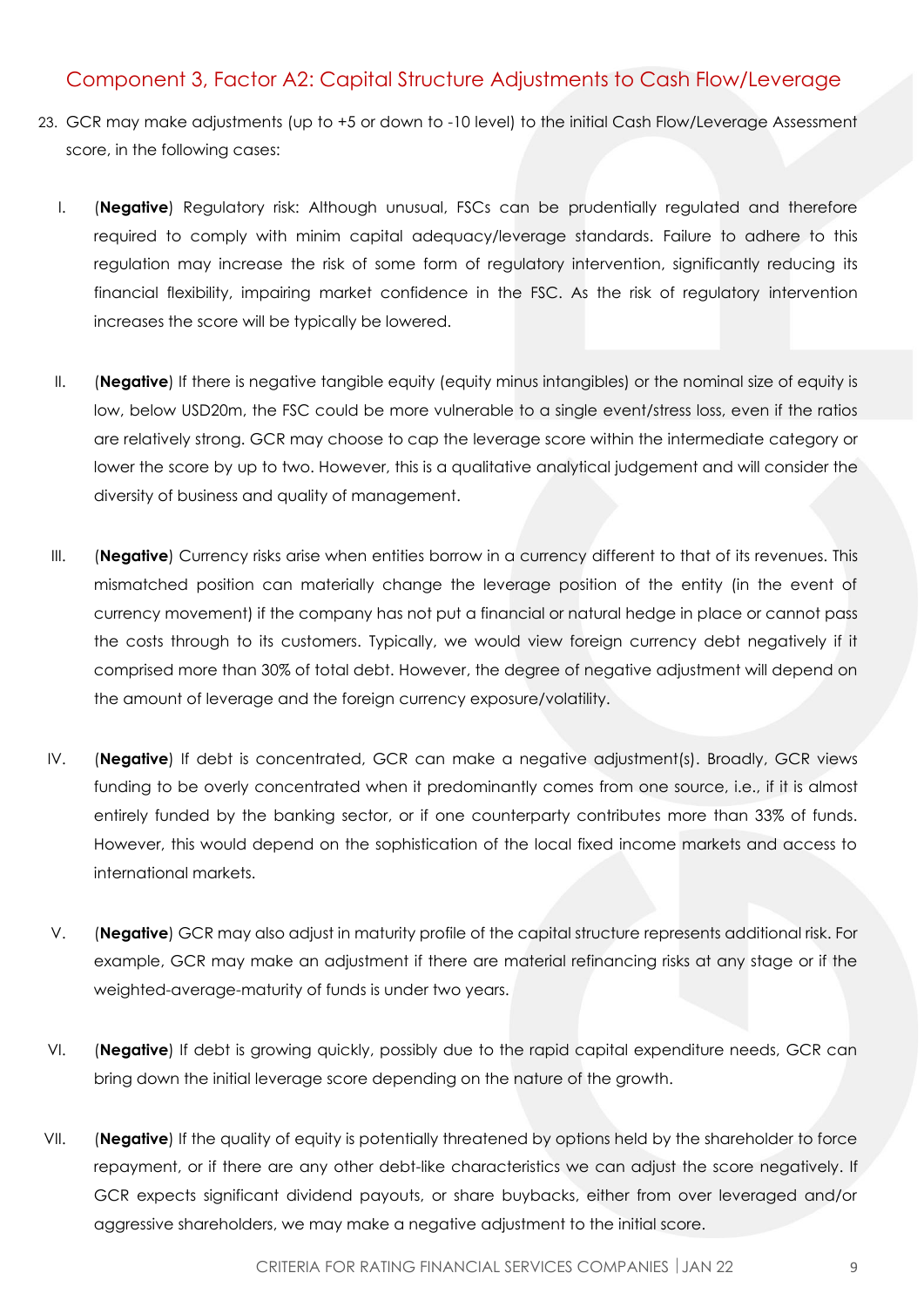- VIII. (**Negative/Positive**) If the group has a subsidiary (consolidated or unconsolidated) that is underperforming and/or over leveraged, is dependent on funding/liquidity from the group, or is close to covenant breach, GCR may make an adjustment. GCR may also bring down the score if a large percentage of cash flow or liquidity are pledged or trapped within a group member and not available for debt service across the group. Conversely, if the entity intends to sell exit-able subsidiaries, which would not harm the core operations of the entity, or other liquid long-term investments, GCR can make a positive adjustment to the leverage score.
- IX. (**Positive**) The presence of loss bearing instruments, which take losses long before senior unsecured instruments, could improve the assessment. Typically, such debt instruments will use trigger points that cause permanent write down/conversion fully at management's discretion and GCR views managements incentive to use them as strong. Additionally, from time to time, GCR may include permanent group, concessionary, or government funding, which could be converted to capital should there be stress, although management control and incentive to use would be necessary to provide any credit. GCR will reflect and cap the benefit of such instruments to 25% (a one-notch positive adjustment) and 50% (a two-notch positive adjustment) of total debt, assuming it doesn't reach the highest score (5) already and cash flow is generally supportive.

### <span id="page-9-0"></span>Component 3, Factor B: Earnings versus Risk

**-5 to +3: +3 BEST**

- 24. The second factor, scored between -5 and +3, of the Financial Profile measures the earnings profile versus the risk taken on by the FSC. This allows GCR to reflect the advantages of operating with strong and stable earnings but ensures that the levels of risk taking to achieve these earnings are low or well controlled. It may also allow us to reflect the impact of changing margins or risk.
- 25. GCR starts by looking at the revenue strength and stability of the FSC. To achieve this, GCR looks at the FSC's historic trend of revenue consistency. Typically, GCR will use a core operating earnings before interest, tax, depreciation, and amortization ("EBITDA") to revenues ratio, as the primary measure. GCR would generally see operating margins above 35% as a good measure of revenue and less than 15% as a weaker level of revenue margin, depending on the nature of the revenues and business conducted. Revenue lines with long term recurring annuity type incomes are considered to be more stable versus those exposed to short term sales like income. GCR discounts all unrealised earnings. Within this factor, GCR will also analyse the FSCs operating efficiency. The cost structure (whether its management expenses or capital expense controls) should be flexible enough to support efficiency and profitability, even when revenues that could be underestimating the long-term leverage and cash flows of the company drop.
- 26. GCR then analyses the risks undertaken to make an adjustment to the initial earnings assessment. When GCR views credit, market, operational or revaluation risks to be high, GCR may bring down the initial score using one or more of the following adjustments: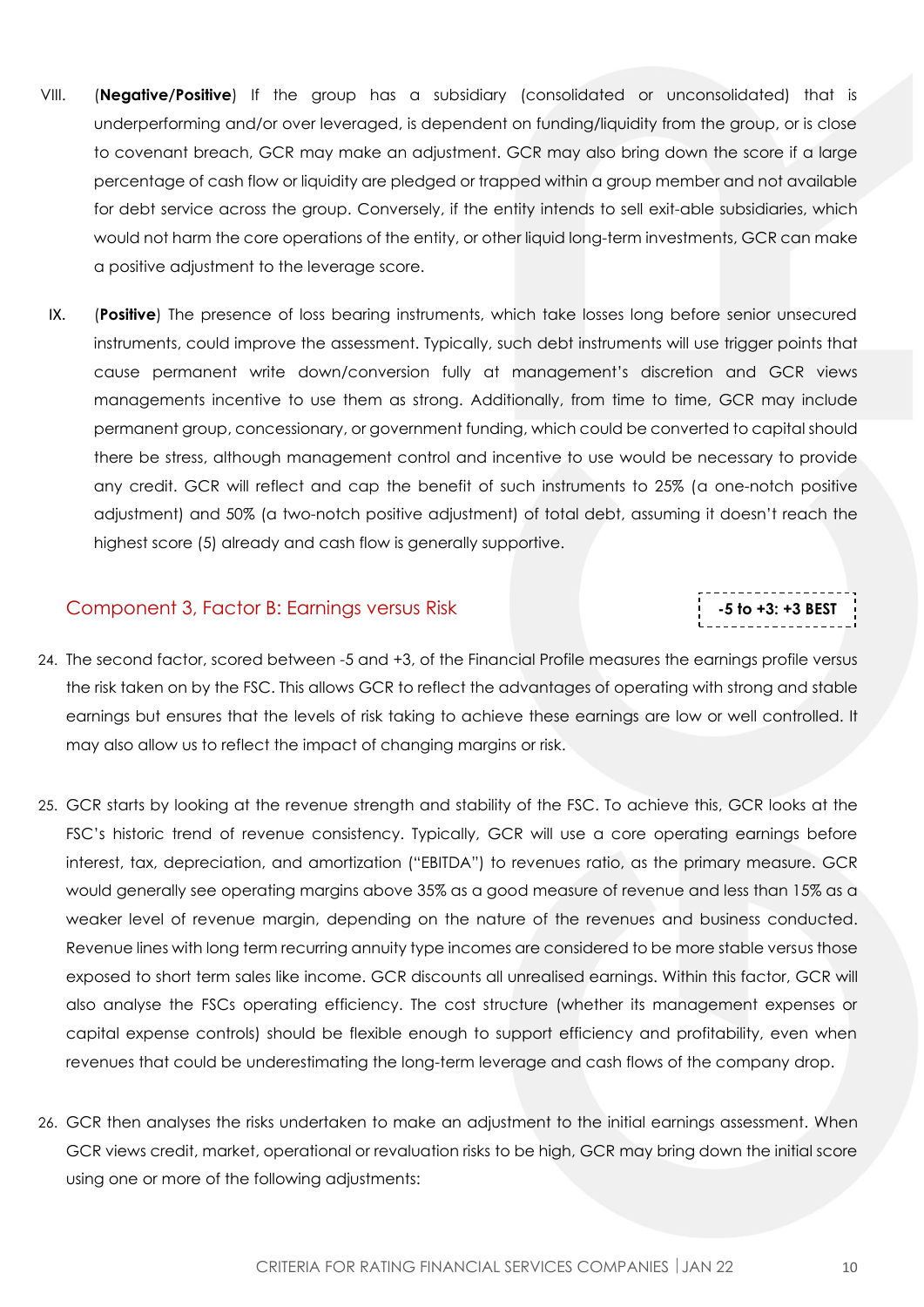- I. Estimated Credit losses: If applicable, GCR will estimate a future range of expected credit losses for each rated FSC. If GCR views the credit losses to be a potential restraint to earnings or cash flow (through lower receipting) or if leverage is understated (by the value or assets being overestimated) then we can negatively adjust the initial score. Within this adjustment, we will also examine the underwriting standards, write-off and restructuring policy.
- II. Risk asset concentrations can be a significant source of risk, including the risk of large single counterparty default(s), or stress from industry(s), within sectors (households or corporates) or geographic concentrations. GCR explicitly look at the top twenty loans/leases/exposures against capital as the primary measure of concentration risks.
- III. Related party activities: More than 10% of total lending or other business to related parties is likely to be a negative for the score.
- IV. If private equity and/or other Level 3 assets account for more than 15% of capital or GCR has concerns over the valuation or quality of those investments, we may make a negative adjustment.
- V. Operational Risk: the risk of direct or indirect losses resulting from inadequate or failed internal processes, people, and systems, or from external events.
- VI. Reserve Coverage/Revaluation Risk. If GCR believes that there is a deficiency in the reserving, whether observable in the audited financial statements or through anticipated higher expected losses in the future, occurring due to failure to recognise impaired or non-performing loans, or weak collateral levels, GCR can subtract the shortfall from nominal EBITDA over a two-year period. The same approach will be taken for shortfalls in residual value of leasing assets or other key machinery if it can affect earnings or cash flow in outer years.

### <span id="page-10-0"></span>Component 3, Factor C: Liquidity

**(-10 TO +2: +2 BEST)**

- 27. GCR applies a zero-tolerance approach to weak levels of liquidity. This is because a FSC with a healthy balance sheet and strong competitive position is still susceptible to failure if it doesn't have appropriate levels of, and control over, its liquidity. As a result, our assessment of weak liquidity can bring the ratings down to the lowest levels, should GCR have concerns.
- 28. Our analytical approach is based on a simple view of the entity's ability to meet its liquidity requirements over a rolling one to two-year period.
- 29. GCR first examines the sources of liquidity by netting non-pledged, non-restricted cash or other liquid assets that have not been earmarked for future capital expenditure, off the total debt stock. Secondly, GCR includes anticipated funds from core operations (which GCR may haircut if GCR believes FFO has been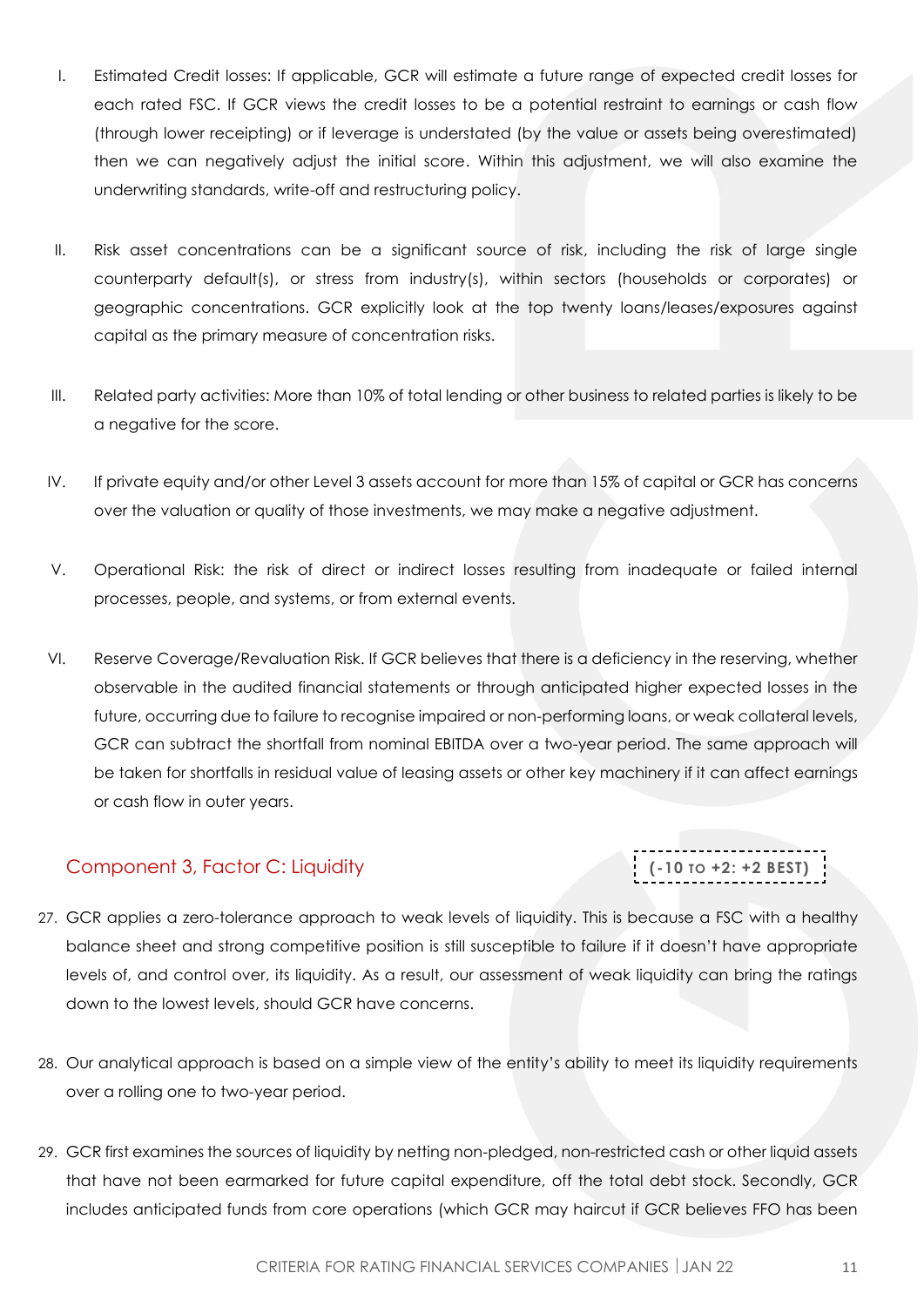volatile or could reduce from historic levels) and positive working capital changes, if reliable. Thirdly, GCR include the undrawn and available portion of committed facilities maturing after 12 months. GCR may also include a percentage of non-committed facilities if the provider of lines has a stronger risk score than the borrower and there is no joint default risk between the two parties. With regards to both committed and uncommitted funding lines, GCR will include the entire amount of credit available, up to but not beyond any covenant breach. GCR will exclude all facilities that have ratings triggers. Lastly, GCR may include liquidity from contracted asset or investment sales or from external support should the sources be reliable.

- 30. When examining uses, GCR first looks at debt maturities and off balance sheet obligations over a one/two year period. Then GCR includes all planned capital expenditures, expected negative changes in working capital, contracted extraordinary purchases and other discretionary elements of cash outflows. GCR will also overlay any other expected group liquidity needs or requirements.
- 31. The presence and proximity to covenants is an important factor when assessing the uses of liquidity. Covenants that trigger funding accelerations, events of default or cross default clauses are of particular importance and the score may be notched down to reflect the proximity and severity of the risk at hand.
- 32. Lastly, GCR also takes a negative view of significant levels of asset encumbrance because it can subordinate senior unsecured claims in liquidation and divert cash flows away from the payment of general unsecured debt. Consequently, as asset encumbrance increases, the issuer credit rating will typically be lowered.
- 33. Where applicable GCR may compliment the uses versus sources analysis using receipting curves, specifically for short-term lenders.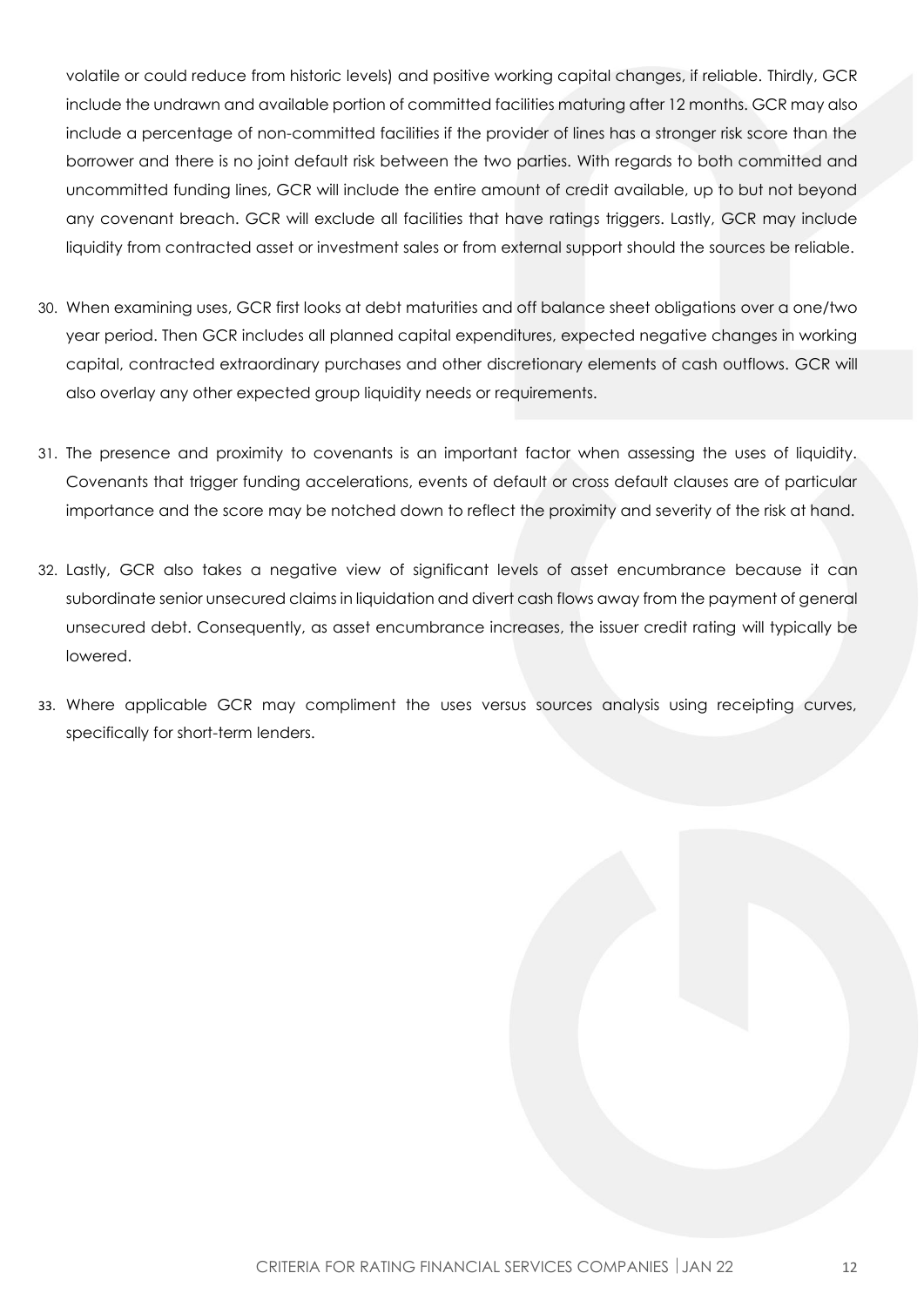| <b>Table 3: Liquidity</b> |                |                                                                                                                                                                                                                                                                                                                                                                                                                                                 |  |  |
|---------------------------|----------------|-------------------------------------------------------------------------------------------------------------------------------------------------------------------------------------------------------------------------------------------------------------------------------------------------------------------------------------------------------------------------------------------------------------------------------------------------|--|--|
| Assessment                | Score          | Description                                                                                                                                                                                                                                                                                                                                                                                                                                     |  |  |
| Highest                   | $\overline{2}$ | If the entity has sources of liquidity that cover more than 2x its uses over a one-year<br>period and 1.5x over a two-year period. Furthermore, there is significant headroom in<br>its debt covenants. There are no rating triggers in the debt packages. Funding<br>relationships with banks of good creditworthiness are strong and stable. There is no<br>asset encumbrance.                                                                |  |  |
| Intermediate              | $1, 0, -1$     | If the entity has sources of liquidity that cover between 1.25x and 2x its uses over a<br>one-year period. For a positive score, the coverage should be over 1x for 18 months<br>at least. GCR are comfortable with the covenant headroom. There are no rating<br>triggers in the debt packages. Funding relationships are strong and stable. Asset<br>encumbrance is less than 30% of total assets.                                            |  |  |
| Low                       | $-2$           | If the entity has sources of liquidity that cover between 1x-1.25x its uses over a one-<br>year period. Or there is limited covenant headroom, which could cause a material<br>acceleration or event of default should the performance of the company<br>deteriorate. There are rating triggers in the debt packages but with large headroom.<br>Funding relationships are questionable. Asset encumbrance is less than 50% of total<br>assets. |  |  |
| Lowest                    | $-3$ to $-10$  | If the entity has sources of liquidity that are insufficient to cover one years' use. If<br>covenant breach is material, significant and plausible. If funding partners are refusing<br>to provide access to funds. Asset encumbrance is more than 50% of total assets.                                                                                                                                                                         |  |  |

*\*the above highlights typical characteristics of a highest, high, intermediate, low and lowest assessments. It is likely that an entity has one or more characteristics. GCR allows analytical decision making to decide what the most pertinent factors for each rated entity are. However, to achieve a stronger score, the entity is likely to have a number of cumulative strengths. Conversely, any one risk can bring the score down to the lowest levels.* 

### <span id="page-12-0"></span>**Component Four: Comparative Profile**

34. The last component allows GCR to make a series of qualitative changes based on external or idiosyncratic factors. The most common one being ongoing group or extraordinary sovereign support. Support comes from shareholders/affiliates and/or governments. However, if both elements of support apply, GCR will only apply the higher of the two support options to avoid double counting.

### <span id="page-12-1"></span>Component 4, Factor A: Group Support

35. For details on group support, please see the universal GCR Ratings Framework Criteria

### <span id="page-12-2"></span>Component 4, Factor B: Government Support

36. For details on government support, please see the GCR Ratings Framework Criteria



**(VARIOUS)**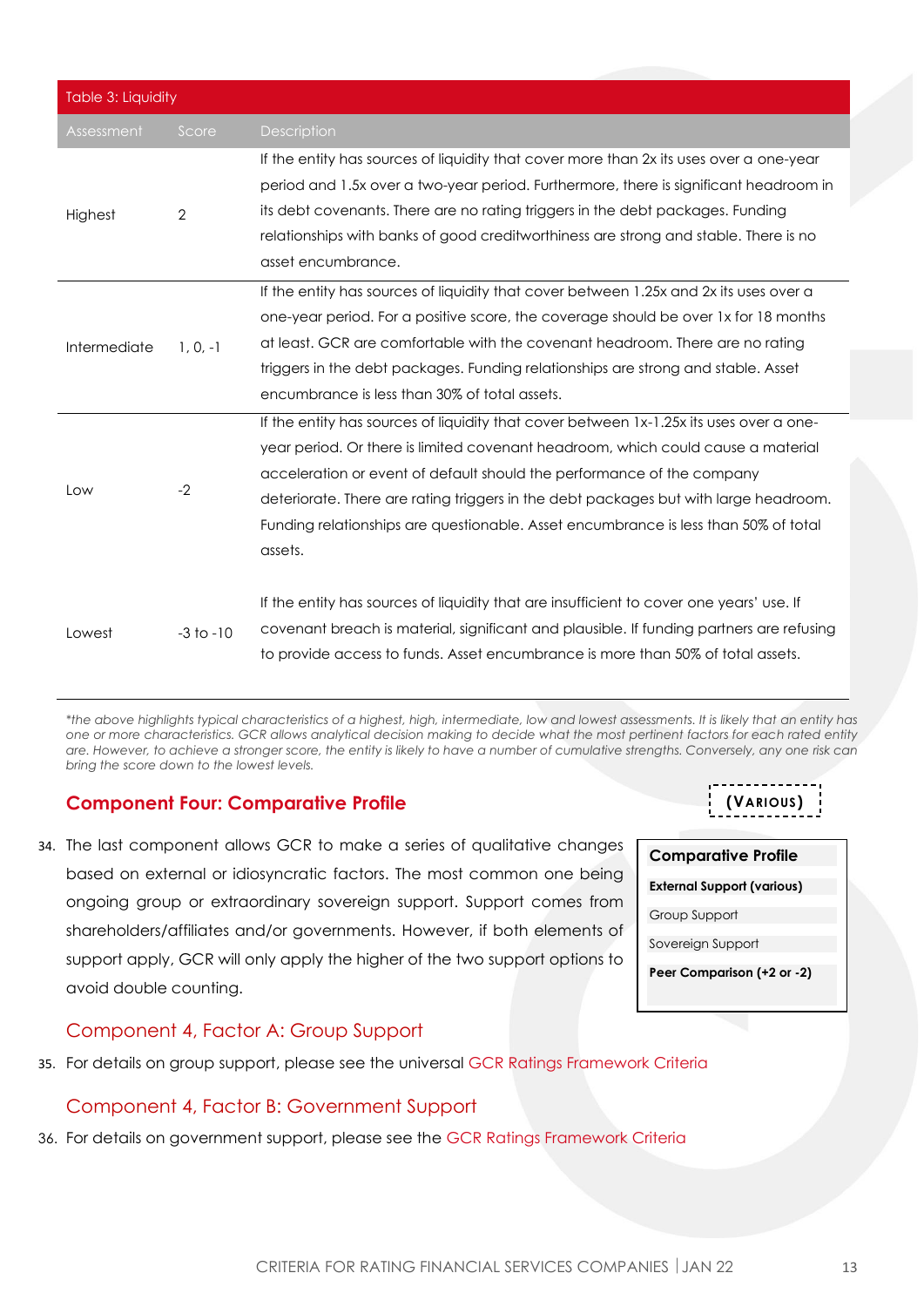### <span id="page-13-0"></span>Component 4, Factor C: Peer Comparison

37. GCR allows for a maximum of two positive or negative risk score changes for peer analysis to create greater credit differentiation within a market. Typically, this factor may be used when a financial services company is a generally better or worse performing company than its peer group, across a number of fields but no one component or factor has created ratings differential.

### <span id="page-13-1"></span>**Final Rating Adjustment Factors**

38. Once the risk score and the ACE has been established, on either/both the national or international scale, GCR then create the formal ratings on legal entities. In this stage, GCR move off the risk scoring framework and begin adjusting the national/international ratings on a scale basis. This to establish the most applicable credit ratings hierarchy within a consolidated group.

### <span id="page-13-2"></span>Rating Adjustment Factor 1: FSC Specific Structural Factors

39. As stated above, GCR will typically base its credit scoring on the financial and business characteristics of the immediate group (when there is one) around that legal entity. This is because GCR believes there is tangible likelihood of risk transfer either up from subsidiaries, across from sister companies or down from a holding company/parent. It is in this section that GCR addresses these risks, to hone in on the correct rating for that legal entity.

#### *These are the principles of the first adjustments:*

- 40. There should be no adjustment from the ACE for the **major operating entity**, of the analysed analytical object. An example of this is the major operating entity within a financial group, which usually constitutes above 51% of total group assets or capital. However, it could be smaller and still be operationally critical to the group.
- 41. **Minor group Subsidiary/Affiliates** are analysed on a standalone basis and then allocated support uplift, if necessary, in line with the [Group Classification and Support Criteria.](https://globalratings.net/news/article/gcr-requests-public-comment-on-draft-ratings-framework-criteria-and-draft-r)
- 42. **Non-operating holding companies (NOHC):** Due to the fact that FSCs are often not regulated in the same manner as Financial Institutions, GCR will not automatically notch down the ratings on NOHC. However, GCR will check to view any structural or legal impediments to cash flow.
- 43. **Operating holding companies** typically will be treated like NOHC.
- 44. **Intermediate non-operating holding companies** typically will be treated like NOHC. However, if the group benefits from parent or government support, and that support has to flow through the INOHC, then the ratings would typically match the group ACE.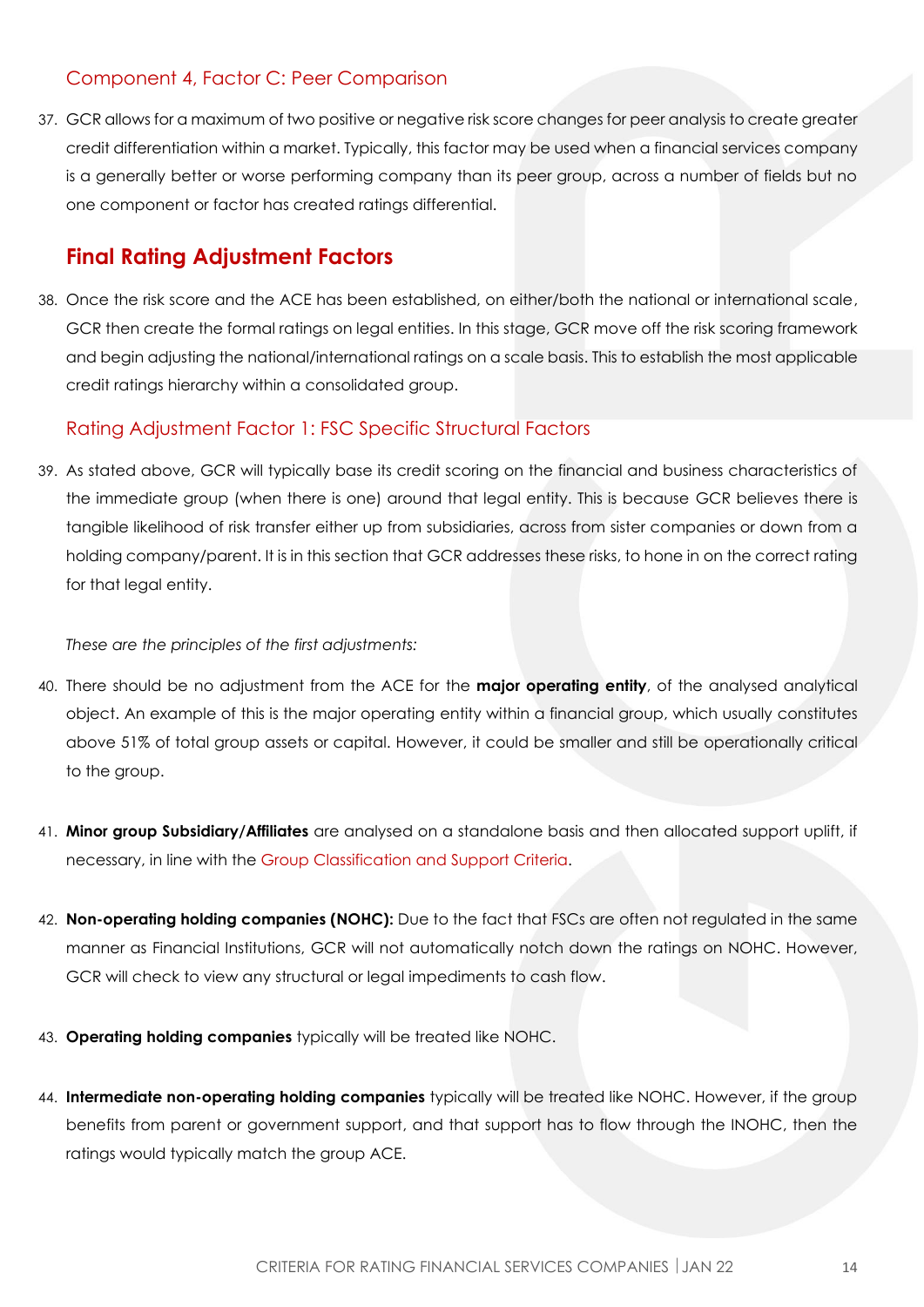### <span id="page-14-0"></span>Rating Adjustment Factor 2: Issue Rating(s)

45. The notching from the legal entity rating will depend on the nature of the instrument, whilst always respecting the credit hierarchy.

| Table 4:Debt rating types          |                 |                                                                                                                                                                                                                                                                                                                                                                         |
|------------------------------------|-----------------|-------------------------------------------------------------------------------------------------------------------------------------------------------------------------------------------------------------------------------------------------------------------------------------------------------------------------------------------------------------------------|
| <b>Debt Rating</b><br><b>Types</b> |                 | Notching Typical Characteristics                                                                                                                                                                                                                                                                                                                                        |
| Senior<br>Unsecured                | 0               | Reflects the relevant legal entity rating on the company issuing the debt, including the<br>government support uplift (if applicable).                                                                                                                                                                                                                                  |
| Senior<br>Subordinated             | -1              | Contractually subordinated non-perpetual and cumulative debt, with no<br>discretionary/mandatory/statutory nonpayment, conversion or write down clauses and<br>cannot delay coupon. Typically, would take losses at the same time but at a deep haircut<br>than senior unsecured debt.                                                                                  |
| Junior<br>Subordinated             | $-2$            | Contractually subordinated debt, typically non-perpetual and cumulative, but likely to<br>have a discretionary/mandatory/statutory nonpayment, conversion or write down clauses.<br>Should be able to take losses before senior unsecured and senior subordinated debt.                                                                                                 |
| Hybrids (a)                        | $-4$            | Contractually subordinated debt, typically perpetual even if callable after 5years, non-<br>cumulative, likely to have a discretionary/mandatory/statutory nonpayment, conversion or<br>write down clauses with trigger points as the entity remains a going concern.                                                                                                   |
| Hybrids (b)                        | $-5$ or<br>more | All of Hybrids (a) but also with the presence of capital/liquidity or rating triggers that would<br>default the instrument as the entity remains firmly a going concern entity, i.e., before senior<br>unsecured losses or other types of default. GCR would typically notch down according to<br>the proximity of the trigger, whilst respecting the credit hierarchy. |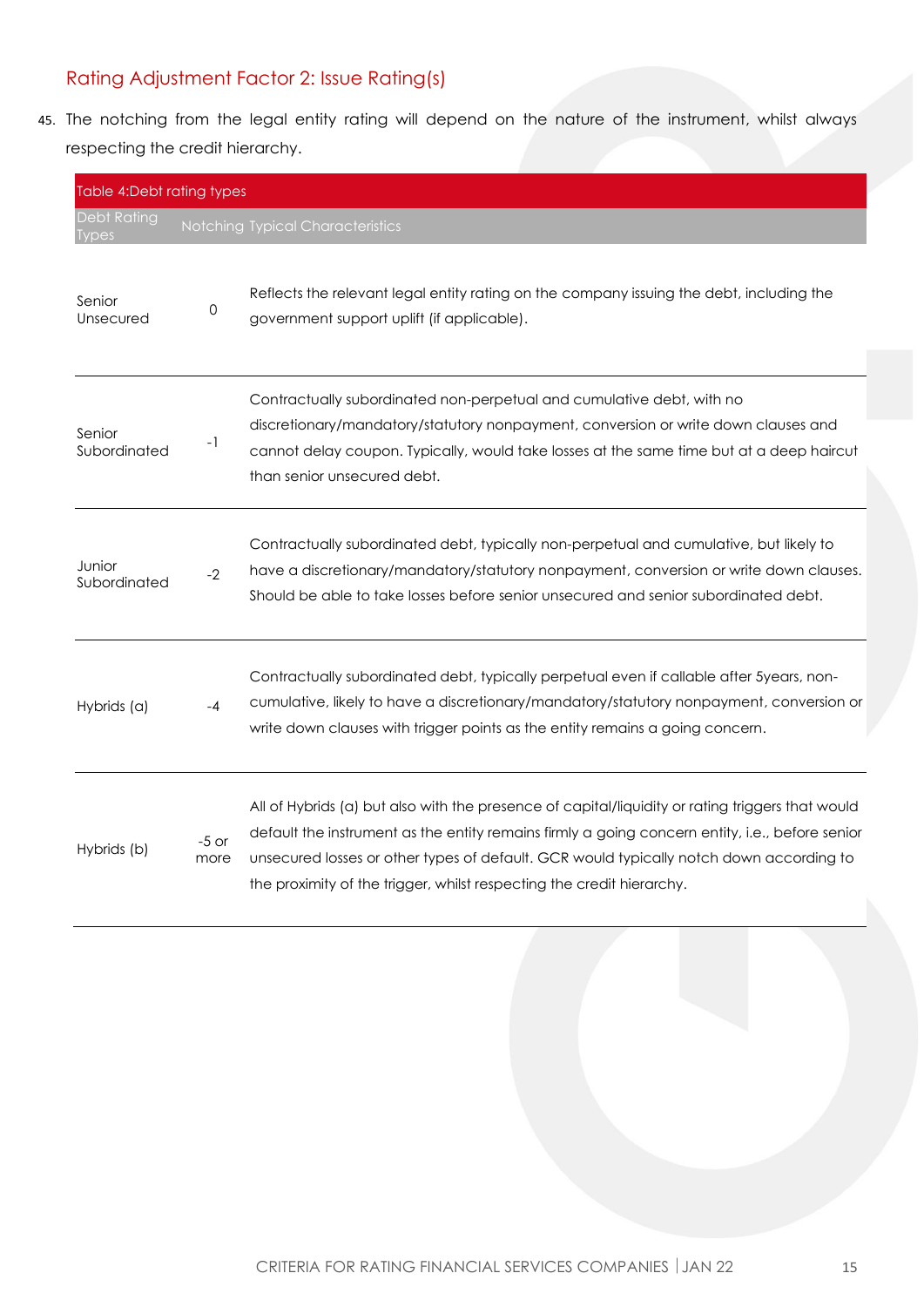#### **GLOSSARY OF TERMS/ACRONYMS USED IN THIS DOCUMENT AS PER GCR'S GLOSSARY**

| Accounting                      | A process of recording, summarising, and allocating all items of income and expense of the company and analysing, verifying<br>and reporting the results.                                                                                                                                             |
|---------------------------------|-------------------------------------------------------------------------------------------------------------------------------------------------------------------------------------------------------------------------------------------------------------------------------------------------------|
| Agent                           | An agreement where one party (agent) concludes a juristic act on behalf of the other (principal). The agent undertakes to<br>perform a task or mandate on behalf of the principal.                                                                                                                    |
| Annuity                         | A contract that provides a series of payments for a specified period of time which may or may not be contingent on the<br>survival of the annuitant.                                                                                                                                                  |
| Asset                           | A resource with economic value that a company owns or controls with the expectation that it will provide future benefit.                                                                                                                                                                              |
| Assets                          | A resource with economic value that a company owns or controls with the expectation that it will provide future benefit.                                                                                                                                                                              |
| Audited Financial<br>Statements | Financial statements that bear the report of independent auditors (attesting to the financial statements' fairness and<br>compliance with generally accepted accounting principles).                                                                                                                  |
| <b>Balance Sheet</b>            | Also known as Statement of Financial Position. A statement of a company's assets and liabilities provided for the benefit of<br>shareholders and regulators. It gives a snapshot at a specific point in time of the assets the company holds and how they<br>have been financed.                      |
| Benefits                        | Financial reimbursement and other services provided to insureds by insurers under the terms of an insurance contract.                                                                                                                                                                                 |
| Borrower                        | The party indebted or the person making repayments for its borrowings.                                                                                                                                                                                                                                |
| Callable                        | A provision that allows an Issuer the right, not the obligation, to repurchase a security before its maturity at an agreed price.<br>The seller has the obligation to sell the security if the call option holder exercises the option.                                                               |
| Capital Adequacy                | A measure of the adequacy of an entity's capital resources in relation to its risks.                                                                                                                                                                                                                  |
|                                 | Capital Expenditure Expenditure on long-term assets such as plant, equipment or land, which will form the productive assets of a company.                                                                                                                                                             |
| Capital Markets                 | The part of a financial system concerned with raising capital by dealing in shares, bonds, and other long-term debt securities.                                                                                                                                                                       |
| Capital                         | The sum of money that is invested to generate proceeds.                                                                                                                                                                                                                                               |
| Cash Flow                       | The inflow and outflow of cash and cash equivalents. Such flows arise from operating, investing and financing activities.                                                                                                                                                                             |
| Cash                            | Funds that can be readily spent or used to meet current obligations.                                                                                                                                                                                                                                  |
| Claim                           | 1. A request for payment of a loss, which may come under the terms of an insurance contract (insurance). 2. A formal request<br>or demand (corporate finance).                                                                                                                                        |
| Collateral                      | Asset provided to a creditor as security for a loan or performance.                                                                                                                                                                                                                                   |
| Concentrations                  | A high degree of positive correlation between factors or excessive exposure to a single factor that share similar<br>demographics or financial instrument or specific sector or specific industry or specific markets.                                                                                |
| Conditions                      | Provisions inserted in an insurance contract that qualify or place limitations on the insurer's promise to perform.                                                                                                                                                                                   |
| Contract                        | An agreement by which an insurer agrees, for a consideration, to provide benefits, reimburse losses or provide services for an<br>insured. A 'policy' is the written statement of the terms of the contract.                                                                                          |
| Country Risk                    | The range of risks emerging from the political, legal, economic and social conditions of a country that have adverse<br>consequences affecting investors and creditors with exposure to the country, and may also include negative effects on<br>financial institutions and borrowers in the country. |
| Coupon                          | The interest paid on a bond expressed as a percentage of the face value. If a bond carries a fixed coupon, the interest is<br>usually paid on an annual or semi-annual basis. The term also refers to the detachable certificate entitling the bearer to the<br>interest payment.                     |
| Covenant                        | A provision that is indicative of performance. Covenants are either positive or negative. Positive covenants are activities that<br>the borrower commits to, typically in its normal course of business. Negative covenants are certain limits and restrictions on<br>the borrowers' activities.      |
| Coverage                        | The scope of the protection provided under a contract of insurance.                                                                                                                                                                                                                                   |
| Credit Rating                   | An opinion regarding the creditworthiness of an entity, a security or financial instrument, or an issuer of securities or financial<br>instruments, using an established and defined ranking system of rating categories.                                                                             |
| Credit Risk                     | The possibility that a bond issuer or any other borrowers (including debtors/creditors) will default and fail to pay<br>the principal and interest when due.                                                                                                                                          |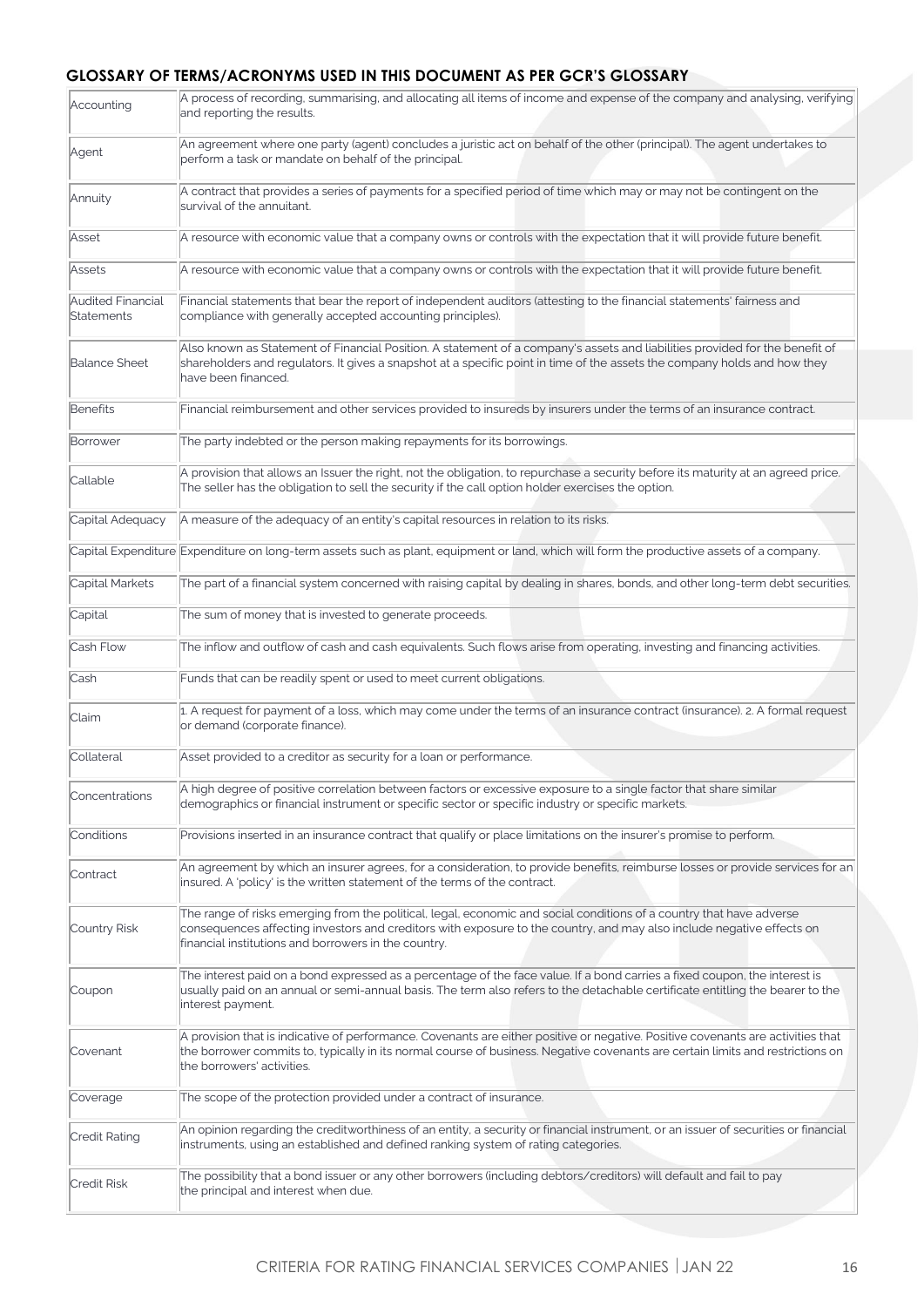| Credit                         | A contractual agreement in which a borrower receives something of value now, and agrees to repay the lender at some date<br>in the future, generally with interest. The term also refers to the borrowing capacity of an individual or company                                                                                                                                                                                                        |
|--------------------------------|-------------------------------------------------------------------------------------------------------------------------------------------------------------------------------------------------------------------------------------------------------------------------------------------------------------------------------------------------------------------------------------------------------------------------------------------------------|
| Creditworthiness               | An assessment of a debtor's ability to meet debt obligations.                                                                                                                                                                                                                                                                                                                                                                                         |
| Currency Risk                  | The potential for losses arising from adverse movements in exchange rates.                                                                                                                                                                                                                                                                                                                                                                            |
| Debt Ratio                     | A ratio that measures a company's debt relative to its equity. Calculated by dividing long term debt by shareholders' equity.<br>GCR typically uses a tangible equity as the denominator, after stripping out goodwill and other intangible assets.                                                                                                                                                                                                   |
| Debt Service<br>Coverage       | Measures the ratio of cash available for debt servicing to interest, principal and lease payments.                                                                                                                                                                                                                                                                                                                                                    |
| Debt                           | An obligation to repay a sum of money. More specifically, it is funds passed from a creditor to a debtor in exchange<br>for interest and a commitment to repay the principal in full on a specified date or over a specified period.                                                                                                                                                                                                                  |
| Default Risk                   | The probability or likelihood that a borrower or issuer will not meet its debt obligations. Credit Risk can further be separated<br>between current credit risk (immediate) and potential credit risk (deferred).                                                                                                                                                                                                                                     |
| Default                        | A default occurs when: 1.) The Borrower is unable to repay its debt obligations in full; 2.) A credit-loss event such as charge-<br>off, specific provision or distressed restructuring involving the forgiveness or postponement of obligations; 3.) The borrower is<br>past due more than X days on any debt obligations as defined in the transaction documents; 4.) The obligor has filed for<br>bankruptcy or similar protection from creditors. |
| Distribution<br>Channel        | The method utilised by the insurance company to sell its products to policyholders.                                                                                                                                                                                                                                                                                                                                                                   |
| Diversification                | Spreading risk by constructing a portfolio that contains different exposures whose returns are relatively uncorrelated. The<br>term also refers to companies which move into markets or products that bear little relation to ones they already operate in.                                                                                                                                                                                           |
| Dividend                       | The portion of a company's after-tax earnings that is distributed to shareholders.                                                                                                                                                                                                                                                                                                                                                                    |
| Environment                    | The surroundings or conditions in which an entity operates (Economic, Financial, Natural).                                                                                                                                                                                                                                                                                                                                                            |
| Equity                         | Equity is the holding or stake that shareholders have in a company. Equity capital is raised by the issue of new shares or by<br>retaining profit.                                                                                                                                                                                                                                                                                                    |
| <b>Expected Loss</b>           | Losses that a bank expects to bear over a certain period (generally a year). These losses are a consequence of doing<br>business, namely the bank's role as financial intermediary.                                                                                                                                                                                                                                                                   |
| Exposure                       | Exposure is the amount of risk the holder of an asset or security is faced with as a consequence of holding the security or<br>asset. For a company, its exposure may relate to a particular product class or customer grouping. Exposure may also arise<br>from an overreliance on one source of funding. In insurance, it refers to an individual or company's vulnerability to various<br>risks                                                    |
|                                | Financial Flexibility The company's ability to access additional sources of capital funding.                                                                                                                                                                                                                                                                                                                                                          |
|                                | Financial Institution An entity that focuses on dealing with financial transactions, such as investments, loans and deposits.                                                                                                                                                                                                                                                                                                                         |
| Financial<br>Statements        | Presentation of financial data including balance sheets, income statements and statements of cash flow, or any supporting<br>statement that is intended to communicate an entity's financial position at a point in time.                                                                                                                                                                                                                             |
| Fix                            | The setting of a currency or commodity price for trade at a future date.                                                                                                                                                                                                                                                                                                                                                                              |
| Going Concern                  | An accounting convention that assumes a company will continue to exist and trade normally for the foreseeable future. In<br>practice this is likely to mean at least for the next 12 months.                                                                                                                                                                                                                                                          |
| Haircut                        | The percentage by which the market value of an asset is reduced. The size of the haircut reflects the expected ease of<br>selling the asset and the likely reduction necessary to realised value relative to the fair value.                                                                                                                                                                                                                          |
| Hedge                          | A form of risk management aimed at mitigating financial loss or other adverse circumstances. May include taking an<br>offsetting position in addition to an existing position. The correlation between the existing and offsetting position is negative.                                                                                                                                                                                              |
| Hybrid                         | A form of security that has characteristics of various types of transaction or product.                                                                                                                                                                                                                                                                                                                                                               |
| Income                         | Money received, especially on a regular basis, for work or through investments.                                                                                                                                                                                                                                                                                                                                                                       |
| Interest                       | Scheduled payments made to a creditor in return for the use of borrowed money. The size of the payments will be<br>determined by the interest rate, the amount borrowed or principal and the duration of the loan.                                                                                                                                                                                                                                    |
| International Scale<br>Rating. | An opinion of creditworthiness relative to a global pool of issuers and issues.                                                                                                                                                                                                                                                                                                                                                                       |
| Issuer                         | The party indebted or the person making repayments for its borrowings.                                                                                                                                                                                                                                                                                                                                                                                |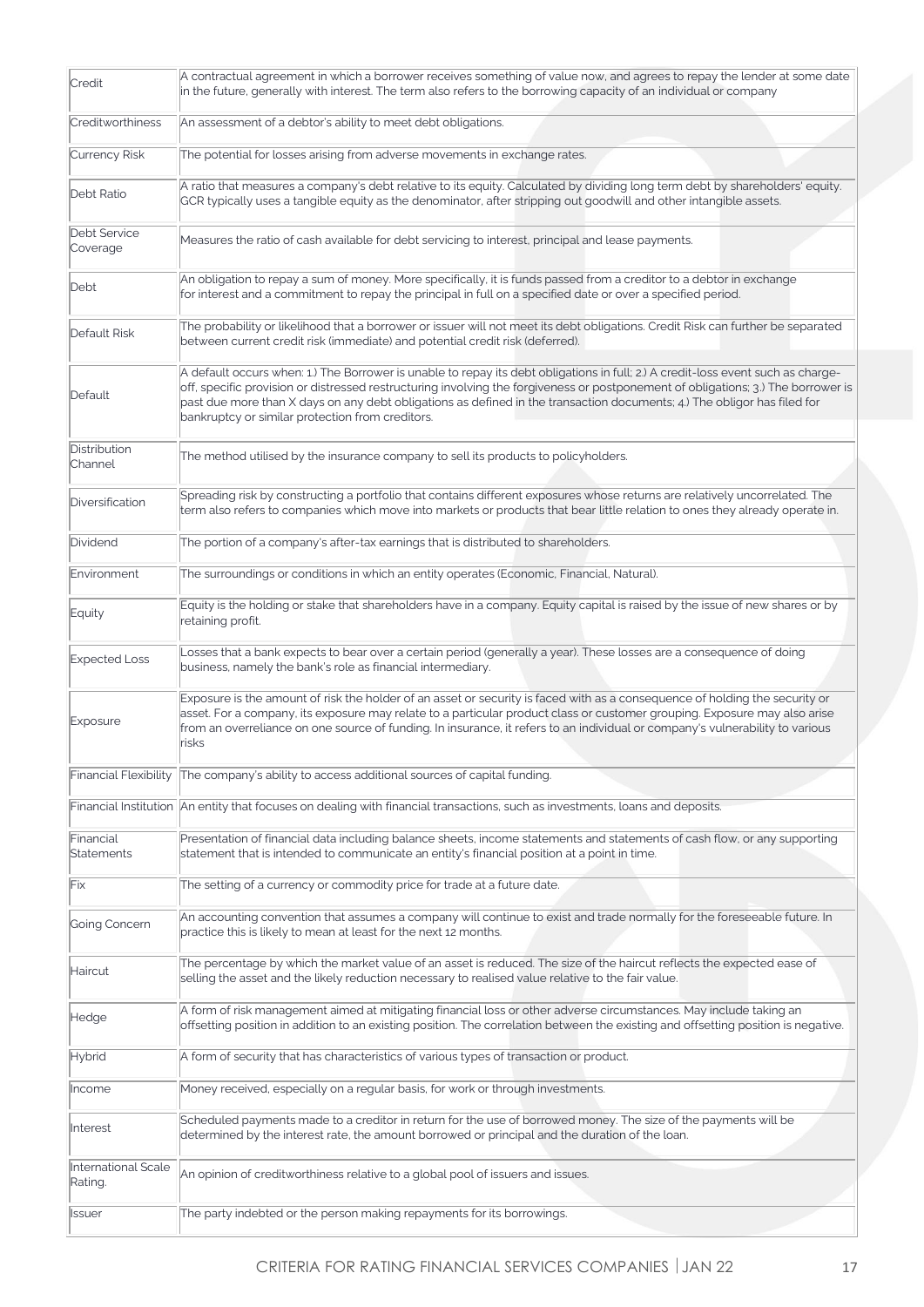| Junior                   | A security that has a lower repayment priority than senior securities.                                                                                                                                                                                                                                                                                                                                                                                                                                                                    |
|--------------------------|-------------------------------------------------------------------------------------------------------------------------------------------------------------------------------------------------------------------------------------------------------------------------------------------------------------------------------------------------------------------------------------------------------------------------------------------------------------------------------------------------------------------------------------------|
| LC                       | An LC is a guarantee by a bank on behalf of a corporate customer that payment will be made if that entity cannot to meet its<br>obligations.                                                                                                                                                                                                                                                                                                                                                                                              |
| Lease                    | Conveyance of land, buildings, equipment or other assets from one person (lessor) to another (lessee) for a specific period of<br>time for monetary or other consideration, usually in the form of rent.                                                                                                                                                                                                                                                                                                                                  |
| Lender                   | A credit provider that is owed debt obligations by a debtor.                                                                                                                                                                                                                                                                                                                                                                                                                                                                              |
| Lessee                   | The party that enjoys temporary use of a corporeal thing.                                                                                                                                                                                                                                                                                                                                                                                                                                                                                 |
| Lessor                   | The owner or agent that acts on behalf of the owner of property that grants the temporary use of a corporeal thing.                                                                                                                                                                                                                                                                                                                                                                                                                       |
| Leverage                 | With regard to corporate analysis, leverage (or gearing) refers to the extent to which a company is funded by debt.                                                                                                                                                                                                                                                                                                                                                                                                                       |
| Liquid Assets            | Assets, generally of a short term, that can be converted into cash.                                                                                                                                                                                                                                                                                                                                                                                                                                                                       |
| Liquidation              | Liquidation is the process by which a company is wound up and its assets distributed. It can be either compulsory or<br>voluntary. It can also refer to the selling of securities or the closing out of a long or short market position.                                                                                                                                                                                                                                                                                                  |
| Liquidity                | The speed at which assets can be converted to cash. It can also refer to the ability of a company to service its debt<br>obligations due to the presence of liquid assets such as cash and its equivalents. Market liquidity refers to the ease with<br>which a security can be bought or sold quickly and in large volumes without substantially affecting the market price.                                                                                                                                                             |
| Loan                     | A sum of money borrowed by a debtor that is expected to be paid back with interest to the creditor. A debt instrument where<br>immovable property is the collateral for the loan. A mortgage gives the lender a right to take possession of the property if the<br>borrower fails to repay the loan. Registration is a prerequisite for the existence of any mortgage loan. A mortgage can be<br>registered over either a corporeal or incorporeal property, even if it does not belong to the mortgagee. Also called a<br>Mortgage bond. |
| Long-Term Rating         | A long term rating reflects an issuer's ability to meet its financial obligations over the following three to five year period,<br>including interest payments and debt redemptions. This encompasses an evaluation of the organisation's current financial<br>position, as well as how the position may change in the future with regard to meeting longer term financial obligations.                                                                                                                                                   |
| Long-Term                | Not current; ordinarily more than one year.                                                                                                                                                                                                                                                                                                                                                                                                                                                                                               |
| Loss                     | 1. A tangible or intangible, financial or non-financial loss of economic value. 2. The happening of the event for which insurance<br>pays (insurance).                                                                                                                                                                                                                                                                                                                                                                                    |
| Mandate                  | Authorisation or instruction to proceed with an undertaking or to take a course of action. A borrower, for example, might<br>instruct the lead manager of a bond issue to proceed on the terms agreed.                                                                                                                                                                                                                                                                                                                                    |
| Margin                   | A term whose meaning depends on the context. In the widest sense, it means the difference between two values.                                                                                                                                                                                                                                                                                                                                                                                                                             |
| Market                   | An assessment of the property value, with the value being compared to similar properties in the area.                                                                                                                                                                                                                                                                                                                                                                                                                                     |
| Maturity                 | The length of time between the issue of a bond or other security and the date on which it becomes payable in full.                                                                                                                                                                                                                                                                                                                                                                                                                        |
| National Scale<br>Rating | National scale ratings measure creditworthiness relative to issuers and issues within one country.                                                                                                                                                                                                                                                                                                                                                                                                                                        |
| Notching                 | A movement in ratings.                                                                                                                                                                                                                                                                                                                                                                                                                                                                                                                    |
| Obligation               | The title given to the legal relationship that exists between parties to an agreement when they acquire personal rights<br>against each other for entitlement to perform.                                                                                                                                                                                                                                                                                                                                                                 |
| <b>Off Balance Sheet</b> | Off balance sheet items are assets or liabilities that are not shown on a company's balance sheet. They are usually referred to<br>in the notes to a company's accounts.                                                                                                                                                                                                                                                                                                                                                                  |
| Operating Cash<br>Flow   | A company's net cash position over a given period, i.e. money received from customers minus payments to suppliers and<br>staff, administration expenses, interest payments and taxes.                                                                                                                                                                                                                                                                                                                                                     |
| <b>Operating Lease</b>   | A lease where the risk and reward is not transferred.                                                                                                                                                                                                                                                                                                                                                                                                                                                                                     |
| <b>Operating Margin</b>  | Operating margin is operating profit expressed as a percentage of a company's sales over a given period.                                                                                                                                                                                                                                                                                                                                                                                                                                  |
| <b>Operational Risk</b>  | The risk of loss resulting from inadequate or failed internal processes, people or systems or from external events. This<br>includes legal risk, but excludes strategic risk and reputational risk.                                                                                                                                                                                                                                                                                                                                       |
| Option                   | An option gives the buyer or holder the right, but not the obligation, to buy or sell an underlying financial asset at a pre-<br>determined price.                                                                                                                                                                                                                                                                                                                                                                                        |
| Performing Loan          | A loan is said to be performing if the borrower is paying the interest on it on a timely basis.                                                                                                                                                                                                                                                                                                                                                                                                                                           |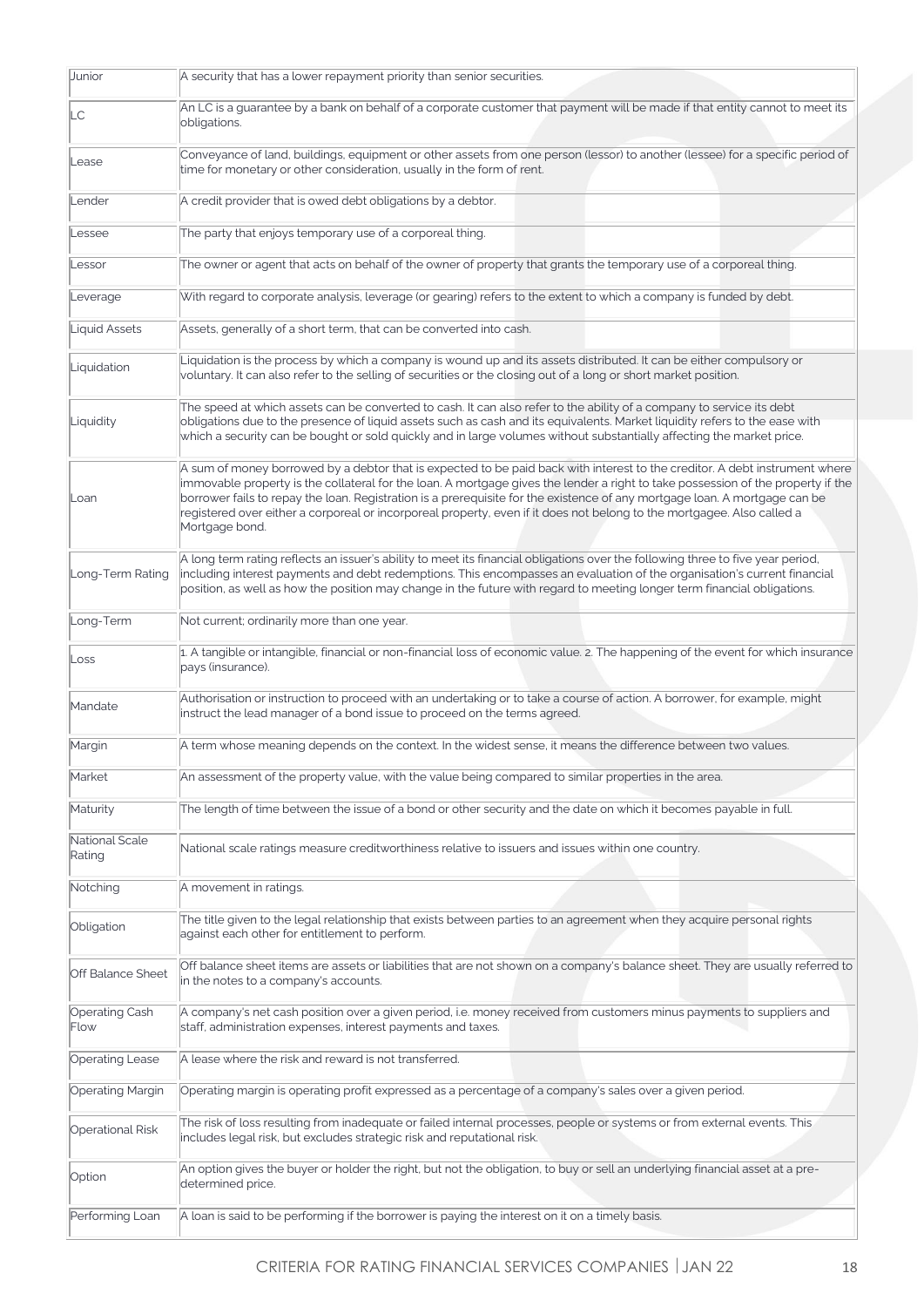| Performing               | An obligation that performs according to its contractual obligations.                                                                                                                                                                                                                                                        |
|--------------------------|------------------------------------------------------------------------------------------------------------------------------------------------------------------------------------------------------------------------------------------------------------------------------------------------------------------------------|
| Pledge                   | An asset or right delivered as security for the payment of a debt or fulfillment of a promise, and subject to forfeiture on failure<br>to pay or fulfill the promise.                                                                                                                                                        |
| Policy                   | The legal document issued by the company to the policyholder, which outlines the conditions and terms of the insurance.                                                                                                                                                                                                      |
| Principal                | The total amount borrowed or lent, e.g. the face value of a bond, excluding interest.                                                                                                                                                                                                                                        |
| Private                  | An issuance of securities without market participation, however, with a select few investors. Placed on a private basis and not<br>in the open market.                                                                                                                                                                       |
| Refinancing              | The issue of new debt to replace maturing debt. New debt may be provided by existing or new lenders, with a new set of<br>terms in place.                                                                                                                                                                                    |
| Repayment                | Payment made to honour obligations in regards to a credit agreement in the following credited order: 3.) Satisfy the due or<br>unpaid interest charges; 4.) Satisfy the due or unpaid fees or charges; and 5.) To reduce the amount of the principal debt.                                                                   |
| Reserve                  | $(1)$ An amount representing actual or potential liabilities kept by an insurer to cover debts to policyholders. (2) An amount<br>allocated for a special purpose. Note that a reserve is usually a liability and not an extra fund. On occasion a reserve may be<br>$\!$ an asset, such as a reserve for taxes not yet due. |
| Revaluation              | Formal upward or downward adjustment to assets such as property or plant and equipment.                                                                                                                                                                                                                                      |
| Risk                     | The chance of future uncertainty (i.e. deviation from expected earnings or an expected outcome) that will have an impact on<br>objectives.                                                                                                                                                                                   |
| Senior Unsecured<br>Debt | Securities that have priority ahead of all other unsecured or subordinated debt for payment in the event of default.                                                                                                                                                                                                         |
| Senior                   | A security that has a higher repayment priority than junior securities.                                                                                                                                                                                                                                                      |
| Shareholder              | An individual, entity or financial institution that holds shares or stock in an organisation or company.                                                                                                                                                                                                                     |
| Short Term               | Current; ordinarily less than one year.                                                                                                                                                                                                                                                                                      |
| Statutory                | Required by or having to do with law or statute.                                                                                                                                                                                                                                                                             |
|                          | Subordinated Debt Debt that in the event of a default is repaid only after senior obligations have been repaid. It is higher risk than senior debt.                                                                                                                                                                          |
| Underwriting             | The process of selecting risks and classifying them according to their degrees of insurability so that the appropriate rates<br>may be assigned. The process also includes rejection of those risks that do not qualify.                                                                                                     |
| Unsecured Claim          | Debt securities that have no collateral.                                                                                                                                                                                                                                                                                     |
| Valuation                | An assessment of the property value, with the value being compared to similar properties in the area.                                                                                                                                                                                                                        |
| Weighted Average         | An average resulting from the multiplication of each component by a factor reflecting its importance or, relative size to a pool<br>of assets or liabilities.                                                                                                                                                                |
| Weighted                 | The weight that a single obligation has in relation to the aggregated pool of obligations. For example, a single mortgage<br>principal balance divided by the aggregated mortgage pool principal balance.                                                                                                                    |
| Working Capital          | Working capital usually refers to the resources that a company uses to finance day-to-day operations. Changes in working<br>capital are assessed to explain movements in debt and cash balances.                                                                                                                             |